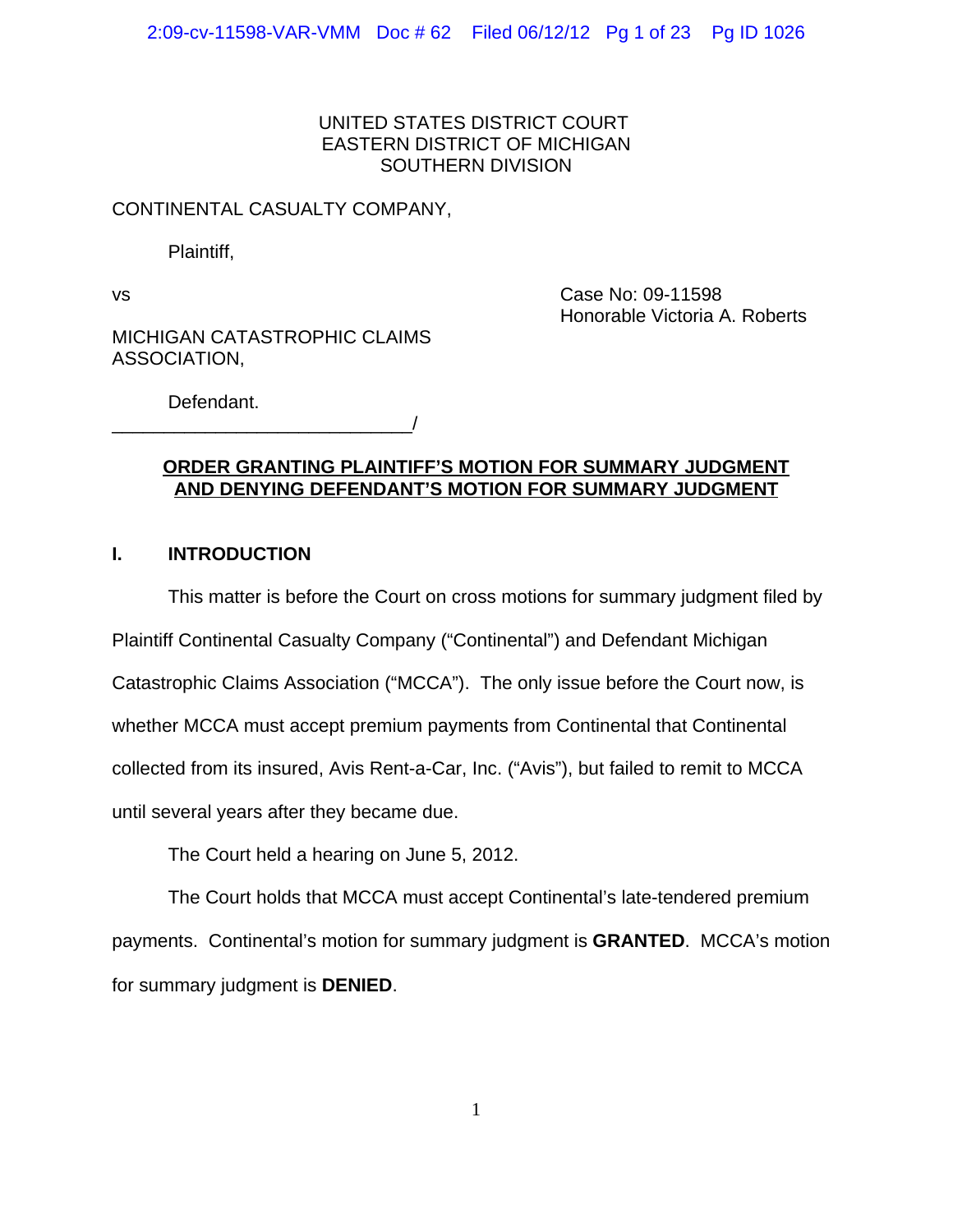## **II. BACKGROUND AND PROCEDURAL HISTORY**

The facts of this case are straightforward and not in dispute. On December 31, 2000, Continental and Avis entered into a Michigan motor vehicle accident insurance policy (the "Policy") effective December 31, 2000 to December 31, 2001. On June 26, 2001, an Avis automobile covered by the Policy struck and seriously injured Leroy Owens as he rode his bicycle. Pursuant to the Michigan No-Fault Act, M.C.L. § 500.3101, *et seq.,* Continental became liable to pay personal protection insurance ("PIP") benefits to Mr. Owens for the remainder of his life. Continental has paid over \$1,200,000 in PIP benefits to Mr. Owens thus far. Continental's liability for these benefits is not in dispute.

It is also undisputed that Continental was a member of the MCCA at the time of the accident. As discussed in greater detail below, the MCCA is a statutorily created nonprofit association whose primary purpose is to reimburse members for losses sustained under PIP coverages beyond an amount set by statute. All insurers writing personal protection no-fault insurance in Michigan are required to be members of the MCCA. Additionally, the MCCA is required to charge all members an annual premium.

On April 28, 2009, Continental brought this lawsuit against the MCCA alleging that the MCCA must indemnify it for the cost of PIP benefits paid to Mr. Owens in excess of \$250,000, the statutory threshold for indemnification at the time of the accident. At that time, Continental believed that it had paid all premium assessments owed to the MCCA. The main issue presented by the initial pleadings was whether the Policy contained a \$250,000 deductible, or whether the deductible was the total of any claims (a "full-fronting policy").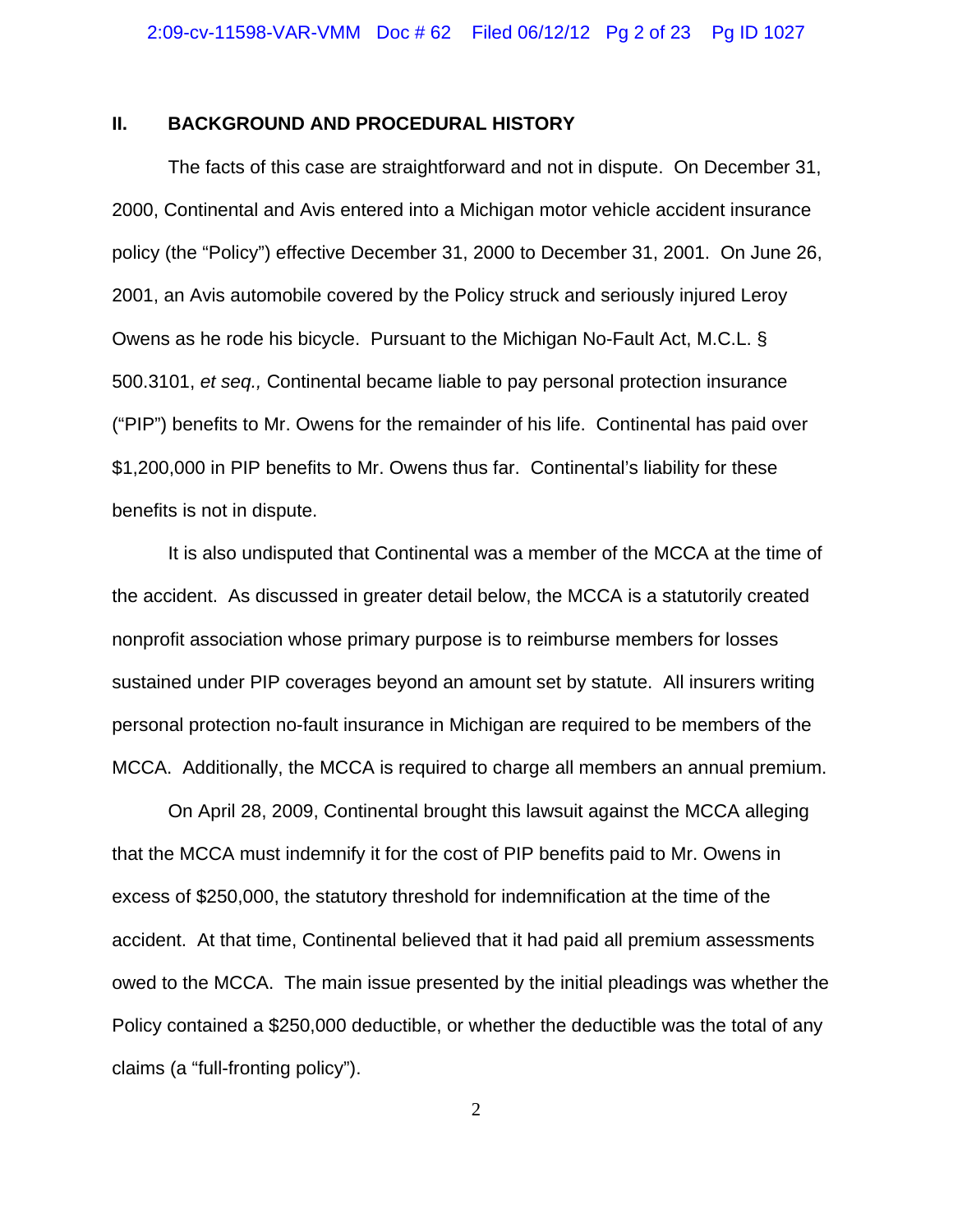#### 2:09-cv-11598-VAR-VMM Doc # 62 Filed 06/12/12 Pg 3 of 23 Pg ID 1028

 After suit was filed, however, Continental discovered that it had not paid the MCCA premiums under the Avis Policy for 2000-05. Continental says that nonpayment was due to a mistake; the premiums were inadvertently miscoded in its computer system as "liability," rather than "no fault." To cure, Continental wired \$1,751,000 to the MCCA on December 25, 2009. A letter dated January 8, 2010 stated that the wire "represents a partial assessment payment for the Avis automobiles for the years 2000- 2005." A second letter dated February 4, 2010 enclosed a check in the amount of \$19,179.71, which counsel for Continental stated "represents the remainder of the assessment payment for the Avis automobiles insured by [Continental] from 2000 to 2005."

On February 15, 2010, the Board of Directors of the MCCA met to decide if it would accept Continental's late tender of premium payment. The decision was to reject the payment. On February 17, 2010, the MCCA wired the funds back to Continental.

On March 5, 2010, Continental filed its First Amended and/or Supplemental Complaint (Doc. 22) seeking a declaratory judgment that the MCCA must accept the late tender of premium. The MCCA defended saying that it has discretion to reject late premium payments.

Whether the MCCA must accept the late premium is the sole issue before the Court. If the Court finds that the MCCA must accept Continental's late premium payment, the remaining issue is whether the MCCA must reimburse Continental for amounts it pays to Mr. Owens in excess of \$250,000.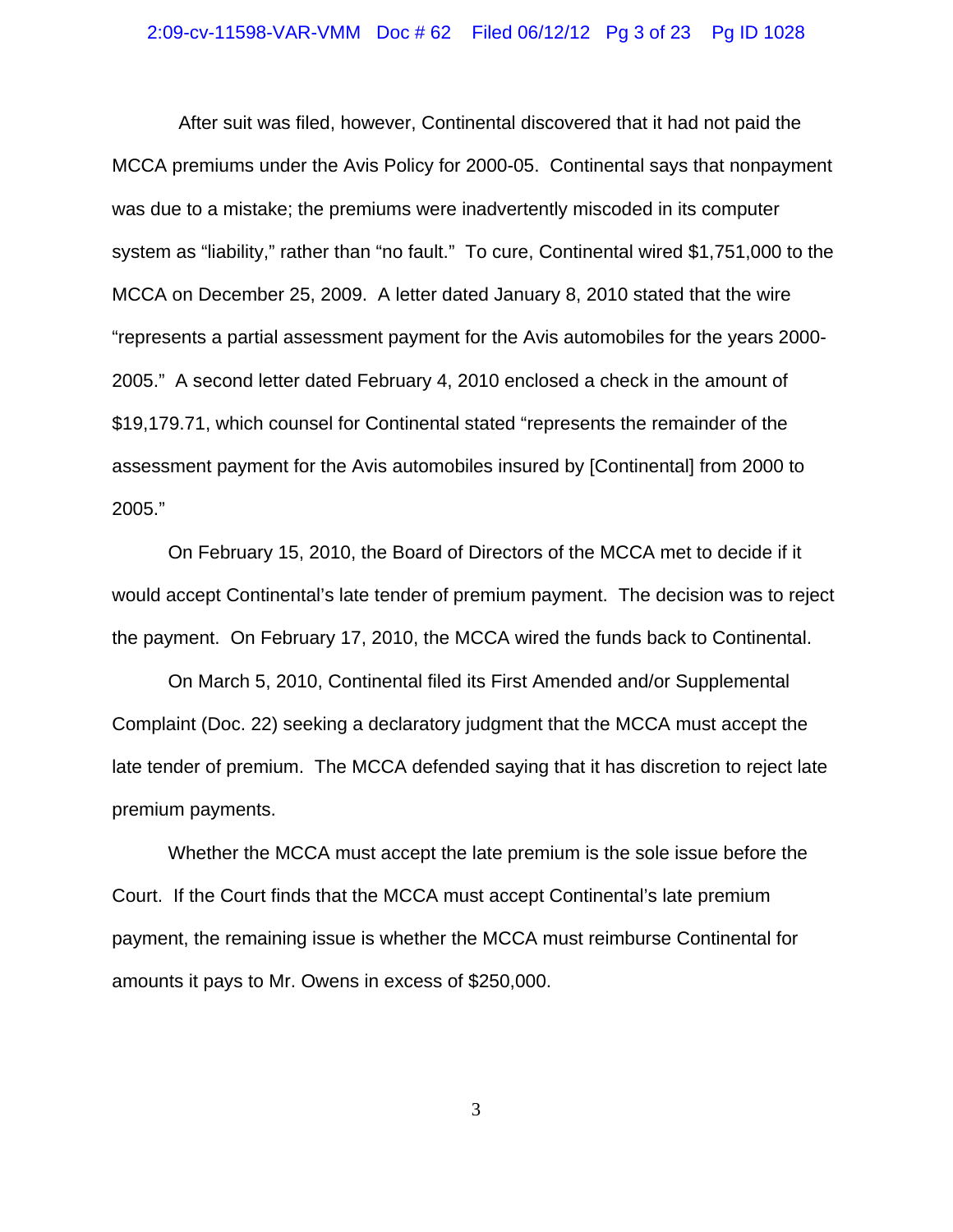### **III. ANALYSIS**

#### **A. Standard of Review**

The Court will grant summary judgment if "the movant shows that there is no genuine dispute as to any material fact and the movant is entitled to judgment as a matter of law." Fed. R. Civ. P. 56(a). When reviewing cross-motions for summary judgment, the court must assess each motion on its own merits.*Federal Ins. Co. v. Hartford Steam Boiler Insp. and Ins. Co.*, 415 F.3d 487, 493 (6th Cir. 2005)**.** "The standard of review for cross-motions for summary judgment does not differ from the standard applied when a motion is filed by only one party to the litigation." *Lee v. City of Columbus*, 636 F.3d 245, 249 (6th Cir. 2011)."[T]he filing of cross-motions for summary judgment does not necessarily mean that an award of summary judgment is appropriate." *Spectrum Health Continuing Care Group v. Anna Marie Bowling Irrevocable Trust*, 410 F.3d 304, 309 (6th Cir. 2005).However, summary judgment is particularly appropriate where "the case turns upon an issue of law, such as the construction of a statute." *Salazar v. Brown*, 940 F.Supp. 160, 161 (W.D. Mich. 1996).

#### **B. The Michigan No-Fault Act and the MCCA**

The Michigan No-Fault Insurance Act is unique among no-fault regimes; it provides for unlimited lifetime PIP benefits to accident victims. M.C.L. § 500.3101, *et seq.* The unlimited PIP coverage is mandatory for all registered owners of motor vehicles in the state. *Id.* Therefore, insurance companies writing automobile insurance in Michigan must provide unlimited PIP coverage to policyholders.

The Michigan Legislature created the MCCA in 1978 out of concern that the No-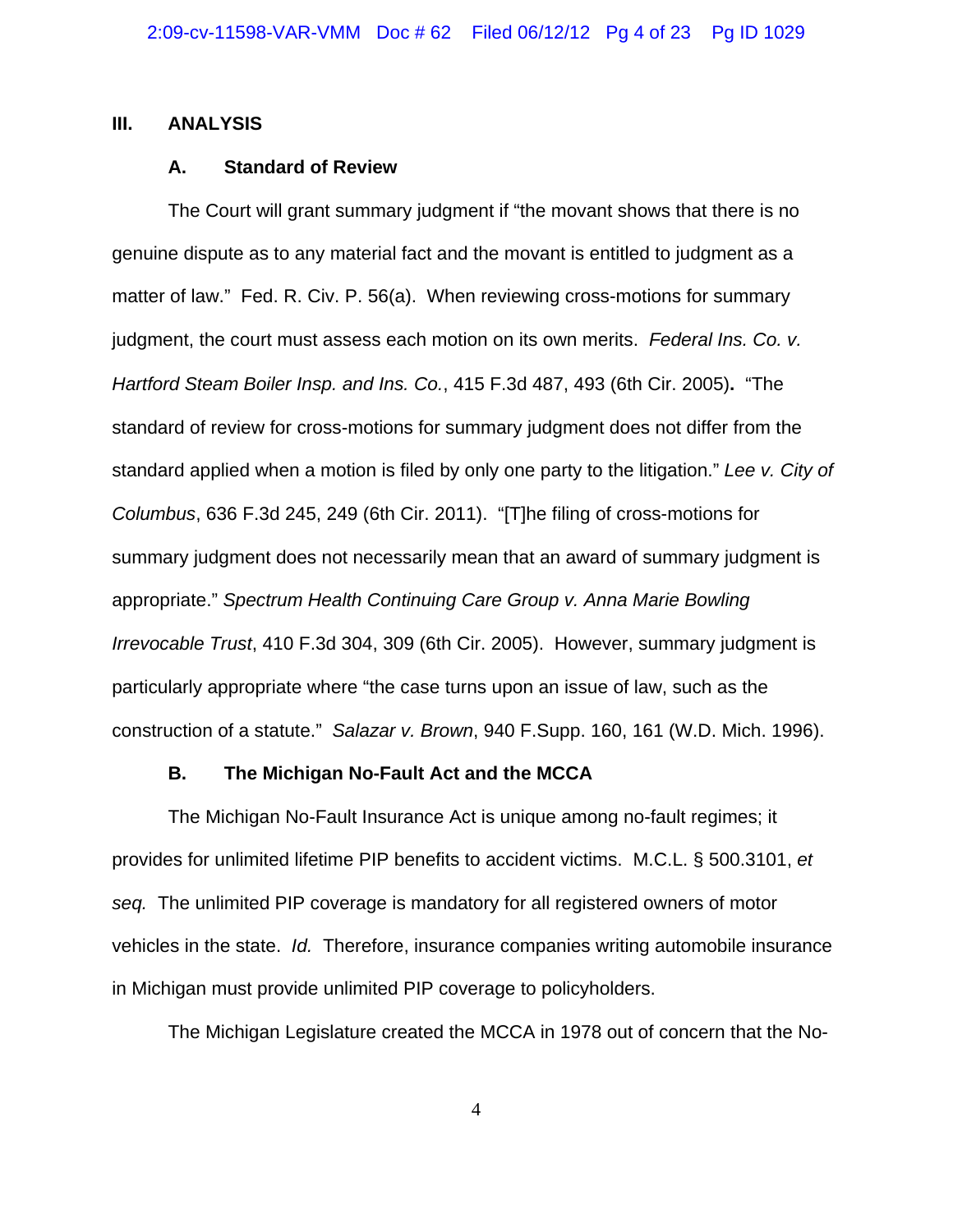#### 2:09-cv-11598-VAR-VMM Doc # 62 Filed 06/12/12 Pg 5 of 23 Pg ID 1030

Fault Act's provision granting unlimited lifetime PIP benefits "placed too great a burden on insurers, particularly small insurers, in the event of 'catastrophic' injury claims." *In re Certified Question: Preferred Risk Mutual Ins. Co.*, 449 N.W.2d 660, 661 (Mich. 1989) ("*Preferred Risk*"). In response to these concerns, the Legislature created the MCCA "to indemnify member insurers for losses sustained as a result of the payment of personal protection insurance benefits beyond the 'catastrophic' level . . . ." *Id.*; M.C.L. § 500.3104. The MCCA was designed to spread the risk of catastrophic claims among all insurers writing automobile policies in Michigan.

Membership in the MCCA is mandatory. The statute states: "[e]ach insurer engaged in writing insurance coverages . . . within this state, as a condition of its authority to transact insurance in this state, shall be a member of the [MCCA] and shall be bound by the plan of operation of the [MCCA]." M.C.L. § 500.3104(1). An insurer may withdraw from the MCCA "only upon ceasing to write insurance . . . ." *Id.* § 500.3104(3).

The enabling statute also imposes mandatory duties upon the MCCA. For one, it requires the MCCA to indemnify members for losses above a statutory threshold. The relevant portion reads: "The association *shall provide* and each member *shall accept* indemnification for 100% of the amount of ultimate loss under personal protection insurance coverages in excess of the following amounts . . . ." *Id.* § 500.3104(2) (emphasis added). The threshold at the time of Mr. Owens' accident was \$250.000.00. *Id.* § 500.3104(2)(a).

The MCCA also must charge and accept premium payments. The statute provides that the MCCA shall "calculate and charge to members of the association a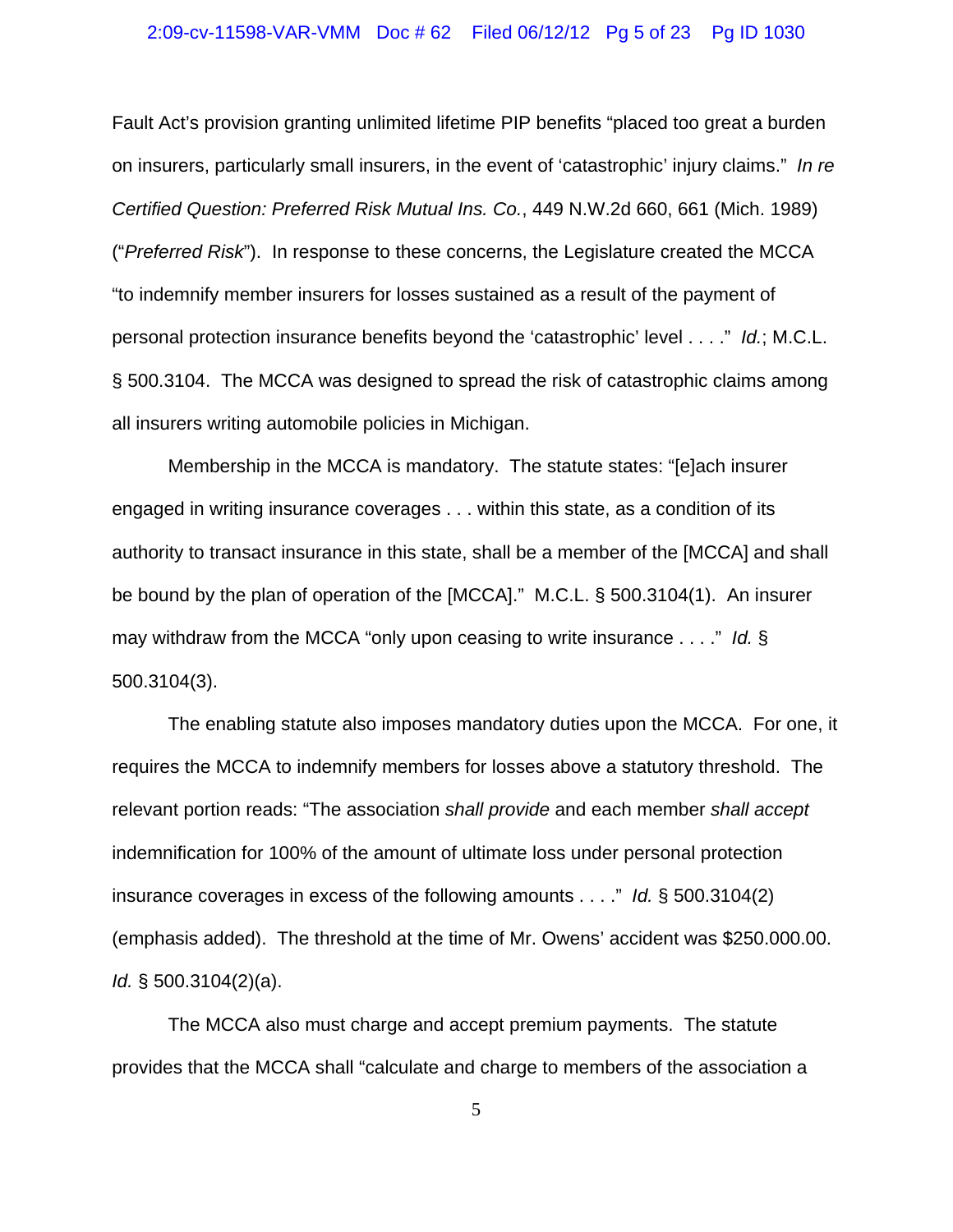total premium sufficient to cover the expected losses and expenses of the association."

*Id.* § 500.3104(7)(d). The MCCA also shall "[r]equire and *accept* the payment of

premiums from members of the association as provided for in the plan of operation." *Id.*

§ 500.3104(7)(3) (emphasis added). This mandatory language is repeated in the

MCCA's Plan of Operation which binds all members.

# **C. The Concept of Spreading the Risk**

The MCCA would be unable to fulfill its statutory purpose if the membership and

indemnification provisions were not mandatory. As the Michigan Supreme Court

explained in *Preferred Risk*, the MCCA was created to minimize the risk of catastrophic

claims on small and mid-size insurers:

The Legislature recognized that while such claims might be rare, they are also unpredictable, and equally as likely to strike a small or medium-sized insurer as they are a large insurer. The obvious problem is that the small or medium-sized companies have substantially fewer cars over which to spread the costs of potential losses, which means that the costs of providing unlimited medical and other benefits is higher per car for such companies, putting them at a competitive disadvantage in the state's insurance market. In addition to this competitive disadvantage, the Legislature considered the practical "business difficulties" confronting all insurers as a result of such possible catastrophic claims, such as the difficulty in determining the amount of reserves to keep on hand. It was thought that the creation of such an association of insurers would alleviate the competitive inequity of these catastrophic claims by spreading their cost throughout the industry, and also increase the statistical basis for prediction of the overall cost of such claims, making the management of these liabilities easier. *Preferred Risk*, 449 N.W.2d at 661, n.2.

Thus, the MCCA acts as a reinsurer for member insurance companies. *Id.*

Simply put, if large insurance companies could choose to opt out of participation

in the MCCA, the MCCA could not effectively spread the cost of catastrophic claims

throughout the industry. *Preferred Risk* explicitly recognized that mandatory

participation is necessary to the concept of spreading the risk: "The [MCCA's] provision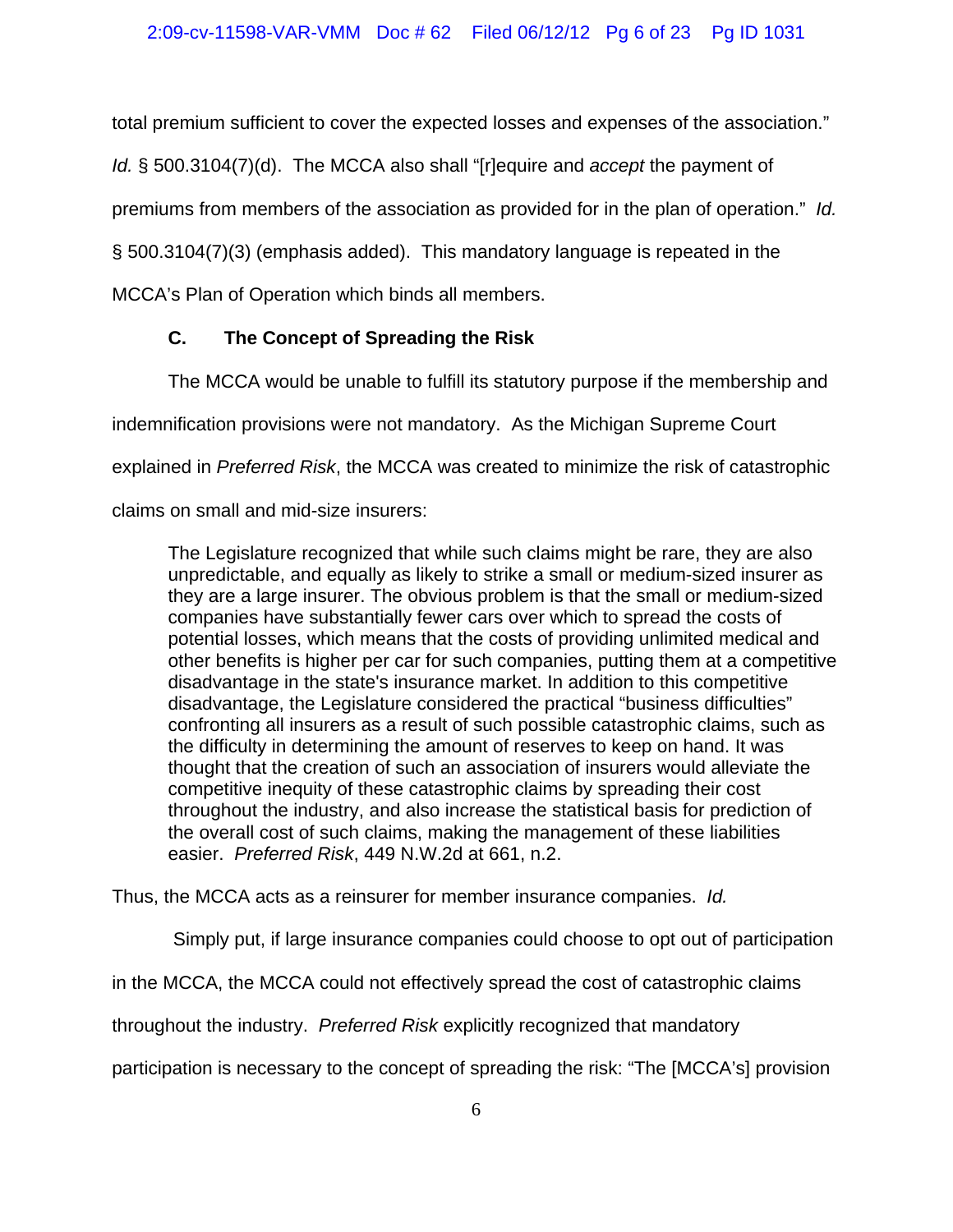#### 2:09-cv-11598-VAR-VMM Doc # 62 Filed 06/12/12 Pg 7 of 23 Pg ID 1032

of indemnification, and the insurer's acceptance of such indemnification, is obligatory. In order to ensure an adequate pool of funds to cover [catastrophic] claims, members are prohibited . . . from spreading the risk of catastrophic claims to private reinsurers or self-insuring against such risk." *Id.* at 662, n. 4.

In addition, the MCCA could not achieve its statutory purpose if it were permitted to exercise discretion to determine which claims to reimburse. The risk that such a decision would be motivated by improper considerations is too great. As Continental points out, this danger is especially evident with respect to late premium payments. If the MCCA only accepts late premium payments from insurers that it knows do not have outstanding PIP claims, it achieves a financial benefit without a corresponding transfer of risk. This would amount to a windfall for the MCCA, and defeat the concept of spreading the risk. Similarly, if the MCCA is permitted to refuse a late premium payment from an insurer with an outstanding PIP claim, it achieves a windfall by leaving the risk with the member insurer. In short, if the MCCA is permitted to pick and choose when to take on risk, the intent of the Michigan Legislature to spread the risk throughout the industry is defeated.

The MCCA enabling statute establishes a mandatory reimbursement regime for auto insurers doing business in Michigan. As explained by the Michigan Supreme Court in *Preferred Risk*, the mandatory nature of the MCCA is necessary for it to achieve its purpose. Further, a statutorily-created entity "can exercise only those [powers] expressly or impliedly conferred by statute." *Sebewaing Ind. v. Village of Sebawaing*, 60 N.W.2d 444, 446 (Mich. 1953). Thus, if the MCCA is to prevail, it must prove that its refusal of Continental's late premium payment was proper despite the mandatory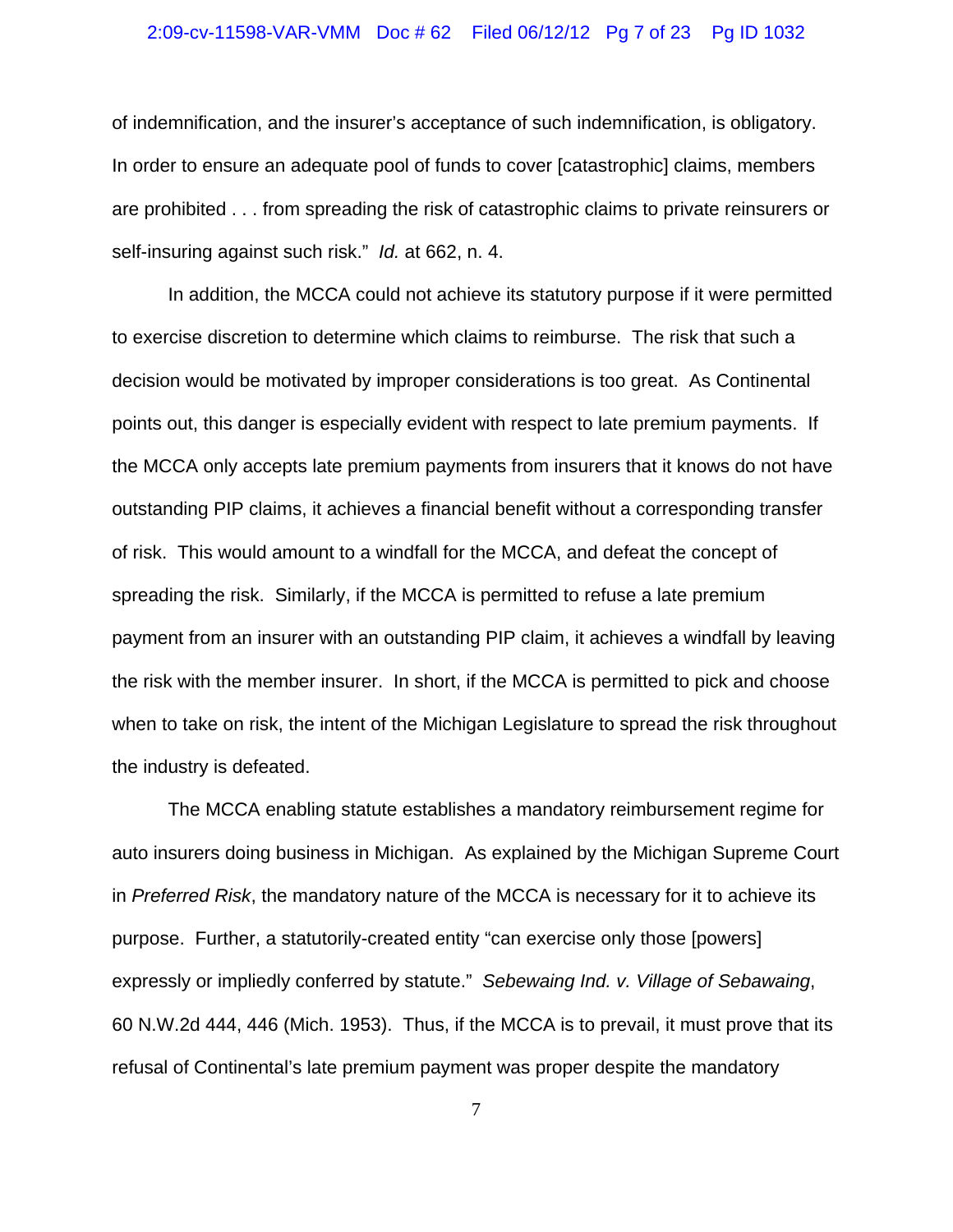indemnification provision of the statute. The Court now turns to that issue.

# **D. The MCCA Does Not Have Statutory Authority or Discretion to Refuse Late Premium Payments**

The MCCA enabling statute and its Plan of Operation require it to charge and accept premium payments in consideration for indemnification. As explained above, this regime is mandatory upon member insurance companies and the MCCA. The statute sets forth three basic duties: (1) each insurer writing no-fault policies must be a member of the MCCA; (2) each member must pay annual premiums to the MCCA; and (3) the MCCA must accept the premiums and provide indemnification. M.C.L. § 500.3104, *et seq*.

Section 3104(8) of the enabling statute grants the MCCA certain enumerated powers; these powers do not allow the MCCA to reject a tendered premium. M.C.L. § 500.3108(a)-(g). Further, Section 11.02 of the Plan of Operation lists actions the MCCA may take when a member fails to timely pay a premium, including offsetting the amount of past-due payments against any reimbursement payments, instituting legal action, and invoking the assistance of the Commissioner of Insurance. The Plan of Operation does not explicitly authorize the MCCA to reject a late premium payment.

On its face, the MCCA enabling statute does not permit the MCCA to refuse to accept late premiums, despite expressly listing other remedies it has in the event of a delinquent payment. Counsel for the MCCA admitted as much at oral argument. Therefore, if the MCCA is to prevail, the right to reject must be implied by the statute.

The MCCA says the right to reject late premiums is implied. *See Sebawaing*, 60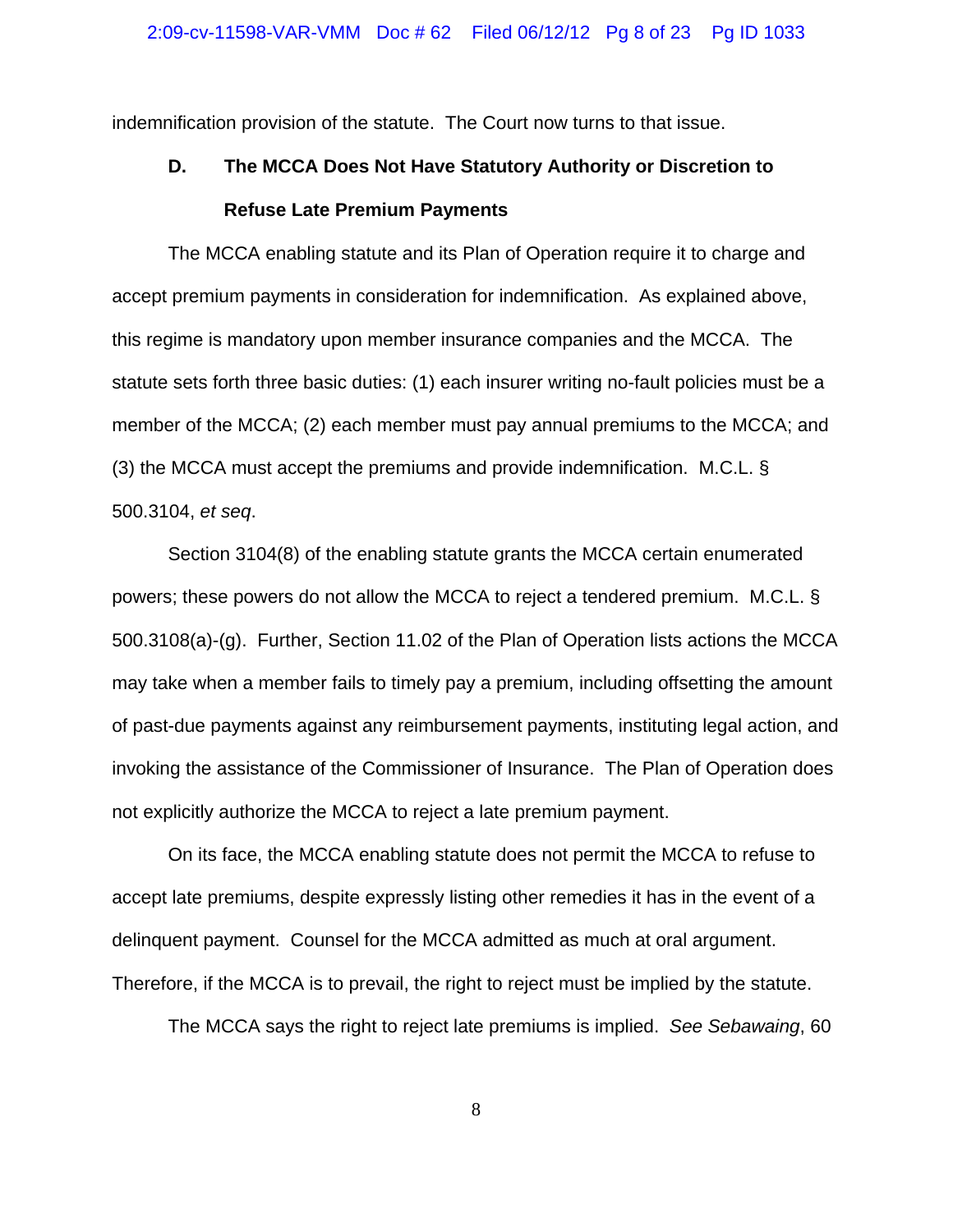## 2:09-cv-11598-VAR-VMM Doc # 62 Filed 06/12/12 Pg 9 of 23 Pg ID 1034

N.W.2d at 446 (holding that a statutorily-created entity may exercise powers "impliedly conferred by statute"). First, the MCCA notes that among the specific enumerated powers granted to the MCCA is the right to calculate and charge premiums. *Id.* § 500.3107(d). The MCCA says another provision, Section 3104(8)(g), is the source of its right to reject premium payments. That provision allows the MCCA to "[p]erform other acts not specifically enumerated in this section that are necessary and proper to accomplish the purposes of the association and that are not inconsistent with this section or the plan of operation." *Id.* Similarly, the Plan of Operation provides that "[t]he Board may authorize the taking of such other action as it deems proper and appropriate

. . . ." Plan of Operation § 11.02.

The MCCA argues that to ensure that members pay premiums when due, the MCCA must have the right to reject late premium payments tendered after catastrophic PIP claims have already occurred. The MCCA says this right is necessary to achieve its statutory purpose, because if members pay premiums only after learning of catastrophic claims, the risk of such claims is not shared by the entire industry as contemplated by the Legislature, but rather is borne only by the members that receive such claims. The MCCA says that if members withhold premium payments until a catastrophic claim arises, the concept of spread the risk is defeated.

The Court agrees with the MCCA; if members only make premium payments when a catastrophic claim arises, the MCCA could not achieve its purpose of spreading risk throughout the industry. However, as explained above, allowing the MCCA to accept delinquent payments from members with no catastrophic claims pending, but to refuse delinquent payments from members with catastrophic claims pending, also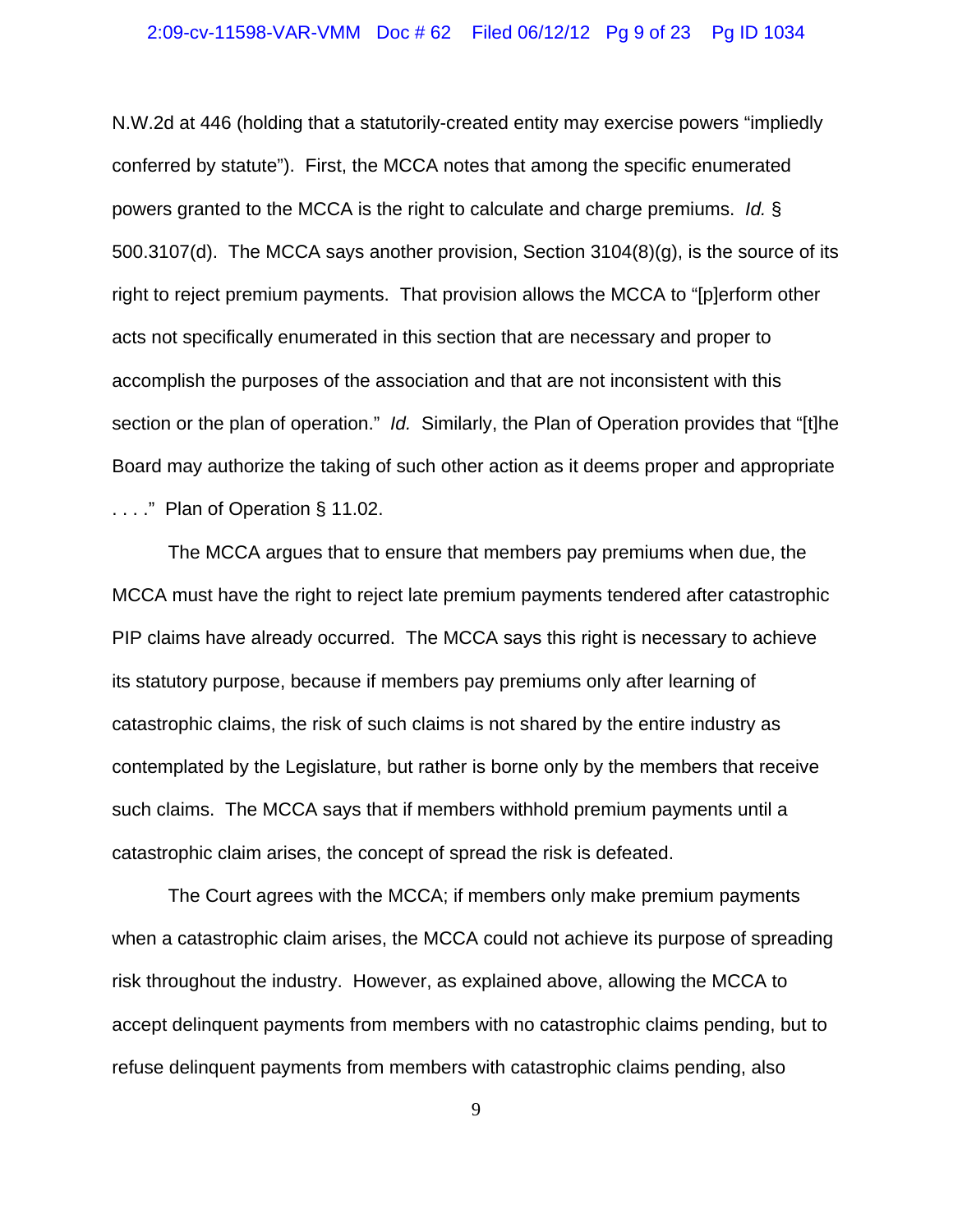#### 2:09-cv-11598-VAR-VMM Doc # 62 Filed 06/12/12 Pg 10 of 23 Pg ID 1035

defeats the concept of spreading the risk. Indeed, the record reflects that the MCCA regularly accepts late premium payments -- including some that are several years past due -- where the failure to pay was due to unintentional error, or even no reason at all.

The Court believes that the MCCA does not have discretionary authority to reject premium payments for four reasons: (1) the Michigan Legislature clearly intended the indemnification regime to be mandatory on all parties; (2) the Supreme Court of Michigan held in *United States Fidelity Ins. & Guaranty Co. v. MCCA*, 795 N.W.2d 101, 113 (Mich. 2009) ("*Fidelity*"), that the "necessary and proper" clause of Section 3104(8)(g) must be interpreted narrowly; (3) the MCCA has other means available to recover delinquent premiums; and (4) membership in the MCCA is mandatory for insurance carriers doing business in Michigan and obligates the insurer to pay premiums.

First, as explained in greater detail in the previous section, Continental is a mandatory member of the MCCA. M.C.L. § 3104(1). The MCCA is required to charge and accept premiums from members, and to indemnify members. *Id.* §§ 3104(7)(d),(e). The statutory purpose of the MCCA -- to spread risk throughout the industry -- would be defeated if members or the MCCA had discretion to not adhere to the statutory scheme. *See Preferred Risk*, 449 N.W.2d at 661-62. The system could not function as contemplated by the Legislature if members have discretion to opt out by not making premium payments, or if the MCCA has discretion to not indemnify member claims.

Even if the MCCA could refuse to accept Continental's late premium, though, it would not have the effect of removing Continental from the MCCA. Indeed, Continental continues as a member today of the MCCA, and makes premium payments.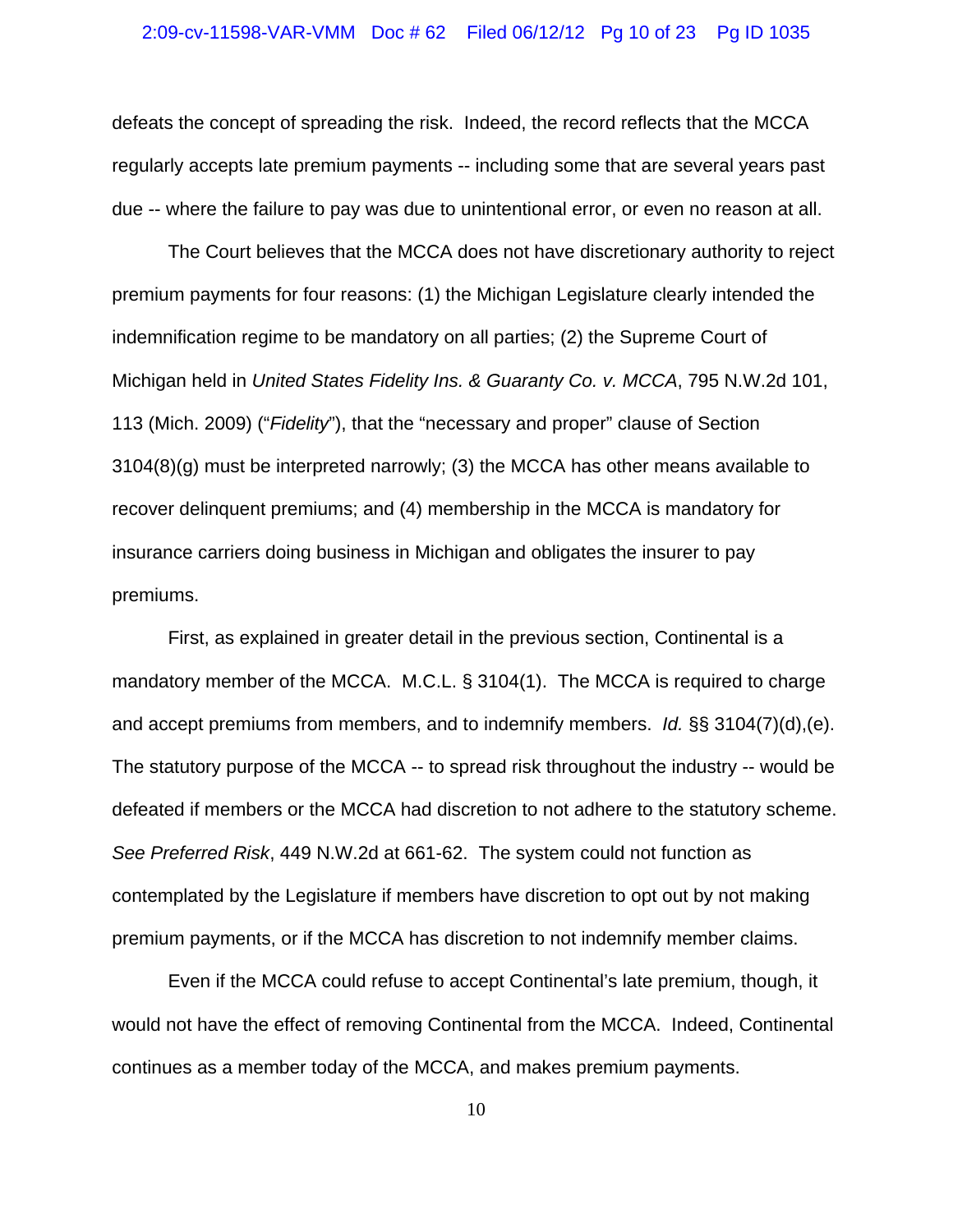#### 2:09-cv-11598-VAR-VMM Doc # 62 Filed 06/12/12 Pg 11 of 23 Pg ID 1036

Continental is required by statute to be a member; its relationship with the MCCA must continue so long as it writes personal protection no-fault policies in Michigan.

Under a traditional contract of insurance, failure to pay premiums renders the contract void, and nullifies the insurer's duty to provide coverage. But the MCCA is not an insurance company and is not subject to insurance laws. *See* M.C.L. § 3104(1) ("Except as expressly provided in this section, the association is not subject to any laws of this state with respect to insurers. . . ."); *Fidelity,* 795 N.W.2d at 110. It exists solely to indemnify no-fault insurers for PIP benefits paid in excess of the statutory threshold. *Id.* Thus, the only effect of the MCCA's rejection would be to punish Continental by rendering it liable for all of Mr. Owens' claim. However, the Court does not see why Continental should be punished when it does not appear to be more culpable than the dozens of other insurance companies from which the MCCA accepted late premiums over the years. MCCA's decision not to accept Continental's late premium payment would be acceptable under traditional insurance law principles, but it is simply not consistent with the mandatory reimbursement regime that the Legislature intended.

Second, the Michigan Supreme Court has held that the necessary or proper clause of section 3104(8)(g) of the MCCA's enabling statute must be interpreted narrowly. In *Fidelity*, the MCCA argued that it could deny reimbursement to members if it deemed the indemnification amount to be unreasonable. The Supreme Court disagreed, holding that the statutory provision granting the MCCA authority to perform acts that are necessary or proper to accomplish the purposes of the association did not give the MCCA the power to decline indemnification on the basis of the reasonableness of the indemnification amount. 795 N.W.2d at 113.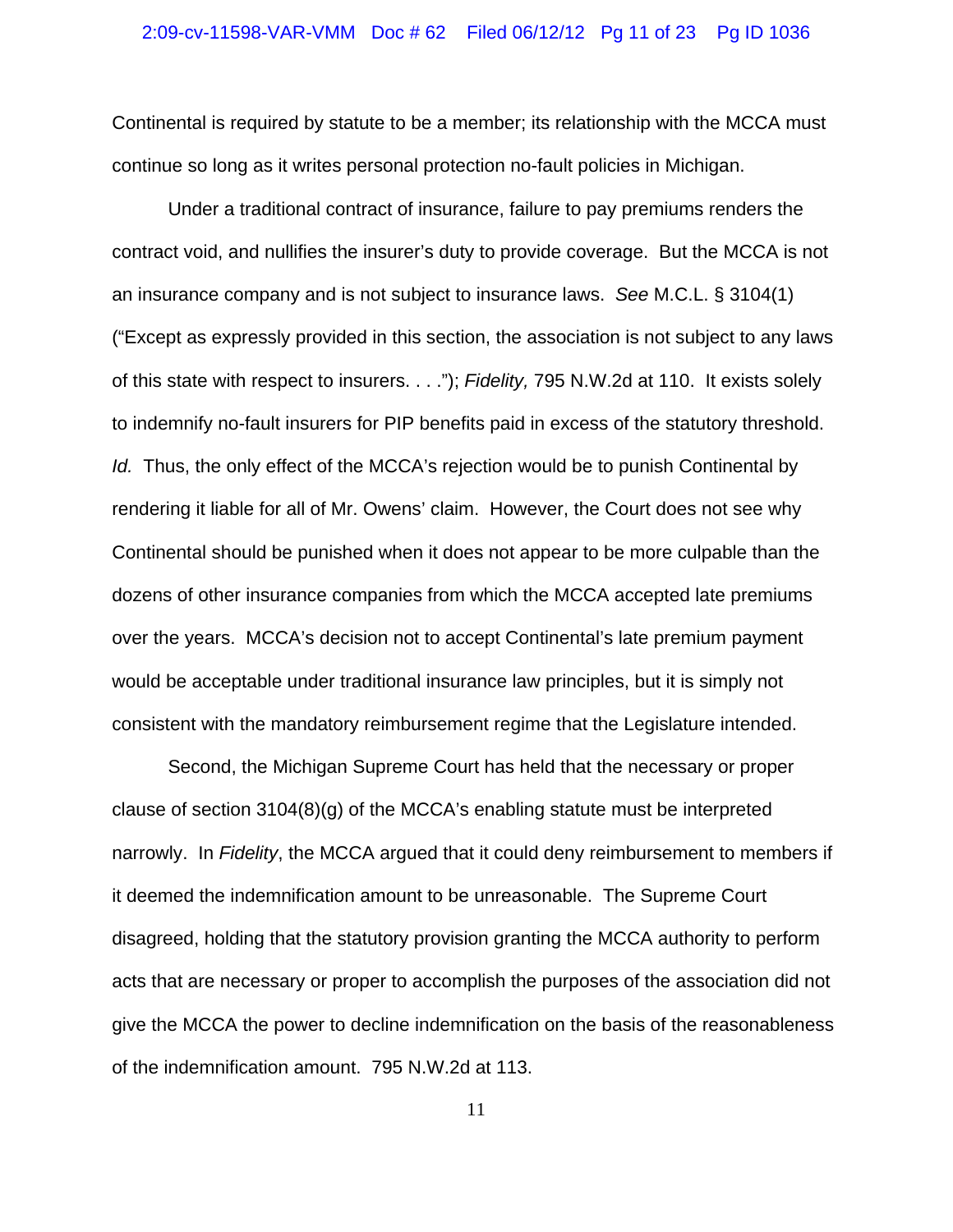The Court in *Fidelity* stated:

[T]his section does not give the MCCA carte blanche to simply avoid a member insurer's agreement that it finds unreasonable. The power granted under § 3104(8)(g) is limited to accomplishing the "purposes of the association." More importantly, the exercise of this power cannot be "inconsistent with this section or the plan of operation." *Id.*

*Id.*

The court held that the ability to review claims for reasonableness would not be

consistent with the MCCA's purpose to provide prompt and efficient provision of

indemnity. *Id.*

The Court went on to conclude that Section 3104(8)(g), the necessary or proper

clause, must be interpreted narrowly:

Section 3104(8)(g) allows the MCCA to fulfill the specific requirements of the statute. Accordingly, we interpret § 3104(8)(g) as granting the MCCA the limited power to further its purpose of prompt and efficient indemnification of its members. To interpret that section as granting any further power, such as the power to decline indemnification on the basis of the reasonableness of the indemnification amount, would be inconsistent with the Legislature's intent.

*Id.*

The Court finds that interpreting Section 3104(8)(g) to allow the MCCA to reject late premium payments would be inconsistent with the Legistalure's intent that the MCCA provide mandatory indemnification. Further, it would contradict the requirements of the statute, which require the MCCA to accept premiums and provide indemnification.

Third, rejection of Continental's late tender of premium is not necessary or proper

because the MCCA may exercise other means to ensure payment of premiums. First,

the MCCA may sue in the name of the association. M.C.L § 500.3104(8)(a). If the

MCCA was so concerned about premiums owed by Continental, why did it not sue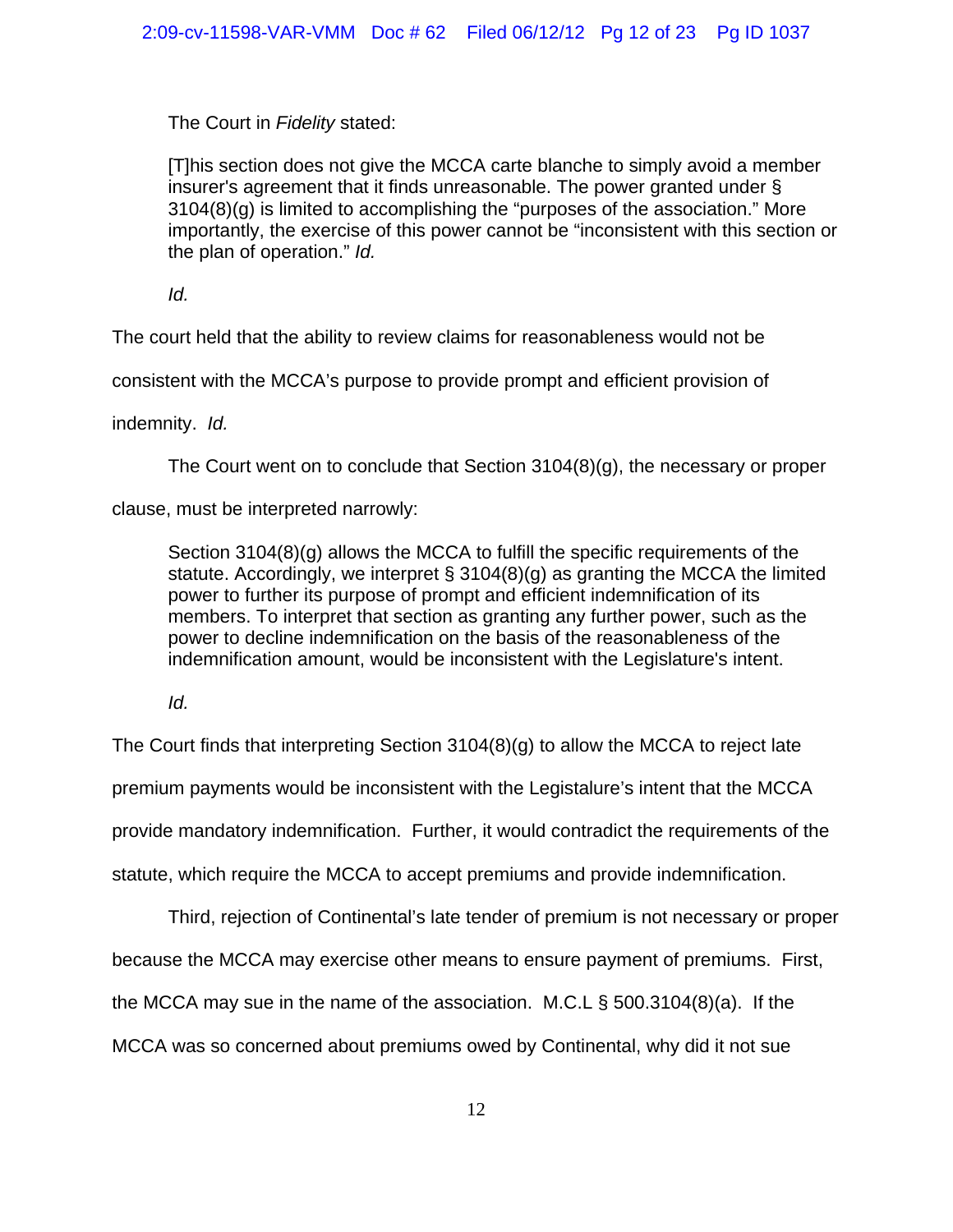#### 2:09-cv-11598-VAR-VMM Doc # 62 Filed 06/12/12 Pg 13 of 23 Pg ID 1038

Continental for a money judgment before the six year statute of limitations lapsed? Surely, the MCCA has the resources to keep track of delinquent premium payments, and to prosecute those claims when necessary. Even if the statute of limitations lapses, as apparently it did in this case, the MCCA's Plan of Operation provides other remedies. For example, the MCCA may offset the past due amount against any current or future indemnification payments owed to the member. MCCA Plan of Operation § 11.02. It may also "invok[e] the assistance of the Commissioner [of Insurance] with respect to such action as may be permitted under the Michigan Insurance Code." *Id.* 

At oral argument, counsel for the MCCA admitted that the MCCA has the power to audit its members to ensure they are paying all premiums owed. It further argued, though, that a large-scale audit program of all its members would be prohibitively expensive. Counsel said that auditing its members would add tremendous cost to an already financially strained program. Despite admitting that it does not regularly audit its members, the MCCA also admitted that the organization operates on an honor system; members self-report the number of car-years of insurance they write, and the MCCA invoices them accordingly.

The MCCA says that an adverse decision here would force it to implement an audit program. But, perhaps such a program is necessary, to avoid these types of disputes in the future. It is difficult for the Court to give much weight to the MCCA's argument -- that it must have the power to reject Continental's premium because one of the statutory remedies, to sue to recover payment, is no longer available because the statute of limitations has passed -- when the MCCA made no effort to determine whether it was owed unpaid premium within the limitations period. The "honor system"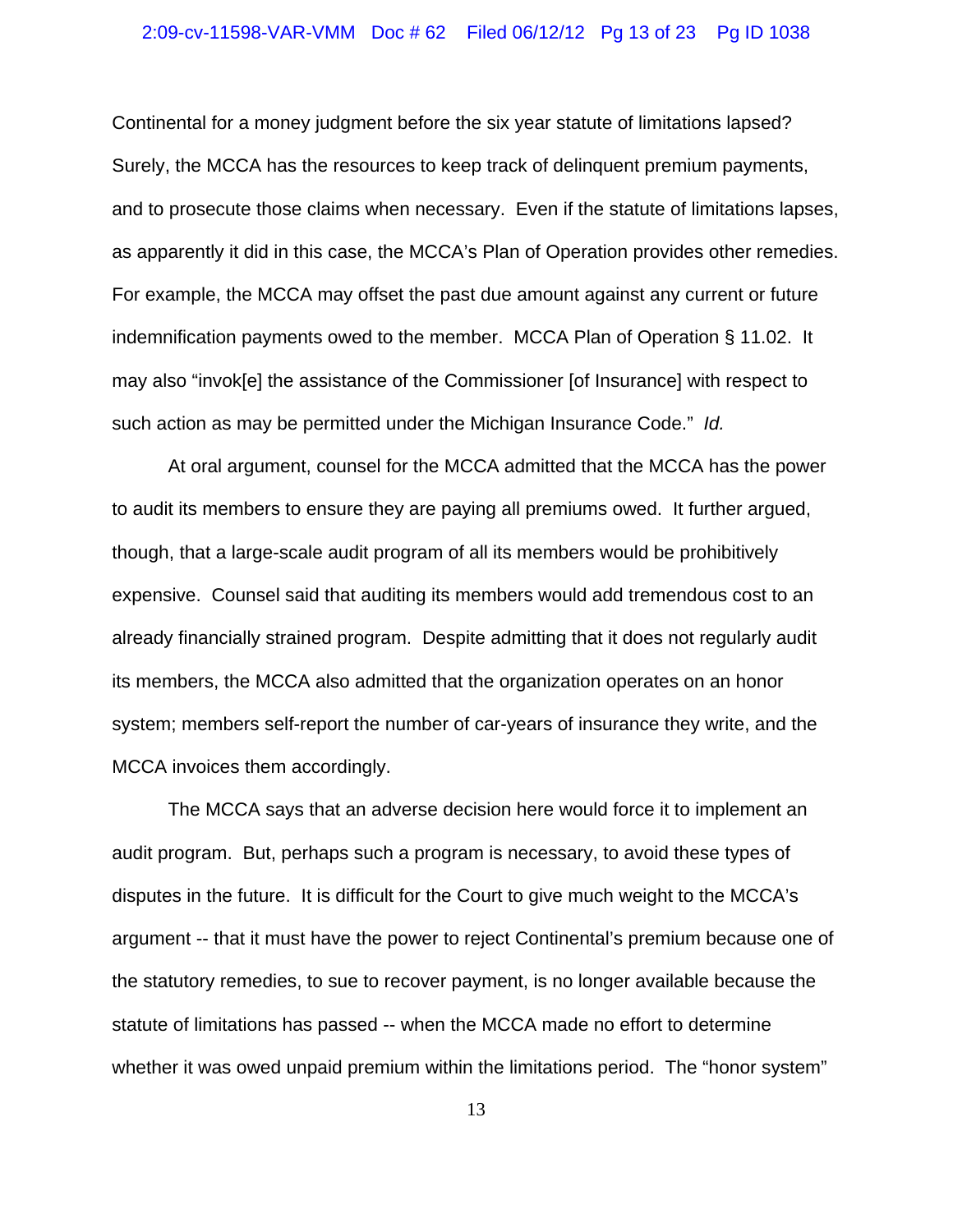#### 2:09-cv-11598-VAR-VMM Doc # 62 Filed 06/12/12 Pg 14 of 23 Pg ID 1039

is not a reliable method for the MCCA to collect premiums, especially when dealing with millions of dollars annually from each member. How many members currently owe delinquent premiums that the MCCA does not even know about? The honor system makes this question impossible to answer. Perhaps recovery of unpaid premiums as a result of a large-scale audit program would make up for the expense of instituting the program.

The Court is also unsure why the MCCA has never pursued another remedy provided for in the Plan of Operation: invoke the assistance of the Commissioner of Insurance. Plan of Operation § 11.02. Although it is unclear exactly what sort of action the Commissioner would take in the event a member failed to pay a premium, the parties admitted at oral argument that suspending or revoking an insurer's license to write policies in Michigan is likely within his power. Surely a delinquent insurer, when faced with even the mere possibility of license suspension or revocation, would pay past-due premiums in order to continue to write policies in Michigan.

The Court is not convinced that rejection of Continental's late premium was necessary or proper when these other remedies were available and never invoked. The remedies contemplated by the enabling statute and Plan of Operation are adequate to ensure timely payment of premiums. The MCCA's argument -- that it needs to have the power to reject late premiums -- is not well taken when it did not pursue explicit, available statutory remedies.

Lastly, membership in the MCCA is mandatory for insurers doing business in Michigan, and obligates insurers to pay premiums to the MCCA. The mandatory nature of the insurance regime is likely one reason why the enabling statute does not address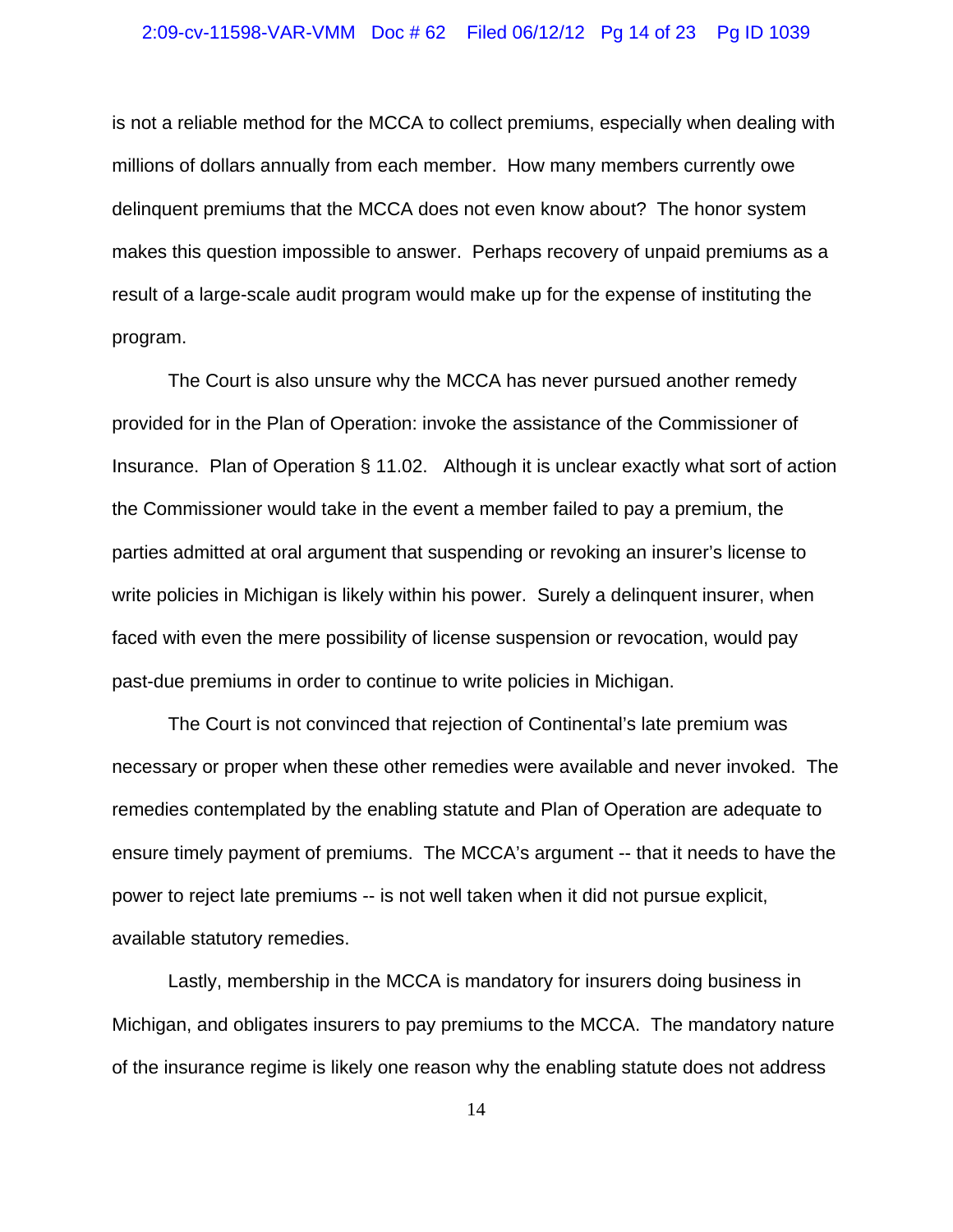#### 2:09-cv-11598-VAR-VMM Doc # 62 Filed 06/12/12 Pg 15 of 23 Pg ID 1040

the MCCA's power to reject premium payments. Consistent with mandatory membership, the statute discusses the MCCA's options for *collecting* -- not *rejecting* - delinquent premiums. It would have been very easy for the Legislature to legislate that failure to timely pay a premium prevents a member from receiving MCCA indemnification; however, there is no such provision. The mandatory membership provision, combined with the conspicuous absence of a provision allowing the MCCA to reject late premiums, convinces this Court that the Legislature did not intend for the MCCA to have the power to reject premiums.

As counsel for Plaintiff persuasively put it at oral argument, the MCCA cannot have an implied power to reject where there is an express provision requiring acceptance. An implied power cannot trump an express contrary statutory provision. The Court cannot reconcile Defendant's argument with the language of the statute.

### **E. The Cases Cited by the MCCA Are Not On Point**

The MCCA says three cases support its position that it has discretionary authority to reject a late premium payment. Each case is distinguishable.

Defendant relies heavily upon a Michigan Court of Appeals case, *Liberty Mutual Ins. Co. v. MCCA*, 638 N.W.2d 155 (Mich. Ct. App. 2002), which it says is directly on point. In *Liberty Mutual*, the Court of Appeals affirmed a lower court judgment granting summary judgment in favor of the MCCA and against an insurer attempting to seek reimbursement for PIP benefits it paid. In reaching its conclusion, the court discussed untimely premium payments. It said: "In essence, plaintiff is requesting that an insurance claim be paid where no timely premium was paid, where plaintiff attempted to pay the premium after it was due, and after the insurance claim was made. Plaintiff's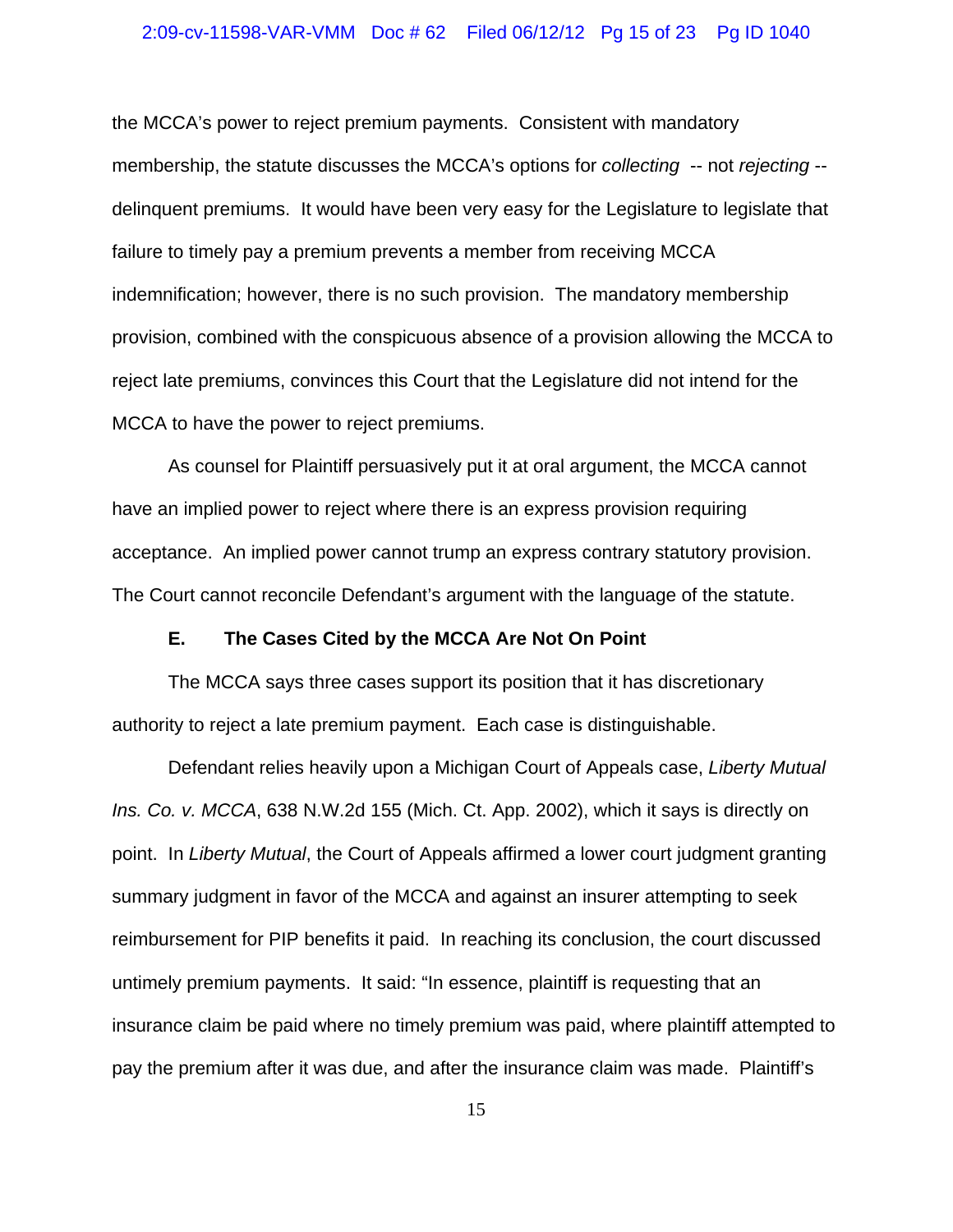#### 2:09-cv-11598-VAR-VMM Doc # 62 Filed 06/12/12 Pg 16 of 23 Pg ID 1041

argument simply cannot withstand scrutiny." An examination of the case as a whole reveals that this passage is dicta.

In *Liberty Mutual*, the plaintiff insurance company issued a California insurance policy to California residents to insure their California vehicles. The insureds then moved to Michigan and stayed for more than thirty days without registering their vehicles in Michigan or acquiring Michigan no-fault insurance, contrary to the provisions of the Michigan no-fault act. While in Michigan, the insureds' son struck a motorcyclist, rendering him a paraplegic. The insurance company became liable for PIP benefits in excess of the statutory threshold for reimbursement by the MCCA.

Unfortunately for the plaintiff insurance company, the Michigan Supreme Court held in *Preferred Risk* that the MCCA is not required to reimburse member insurers for losses paid to insureds who are not considered residents of Michigan. 449 N.W.2d at 661 ("[W]e conclude that § 3104(2) requires indemnification only when the member insurer has paid benefits in excess of \$250,000 under a policy *which was written in this state* . . .") (emphasis added). In an attempt to secure MCCA reimbursement anyway, the insurance company decided to try a trick: it sued its insureds to reform the California policy into a Michigan policy, retroactive to a date just days before the accident. Then, more than five years after the accident, and after the insurance contract had been reformed, the insurance company tendered a premium to the MCCA, and asked the MCCA for indemnification. The MCCA rejected the premium, and the insurance company sued.

The trial court recognized that the insurance company was attempting an end-run around the residency requirements of *Preferred Risk* and ruled in favor of the MCCA.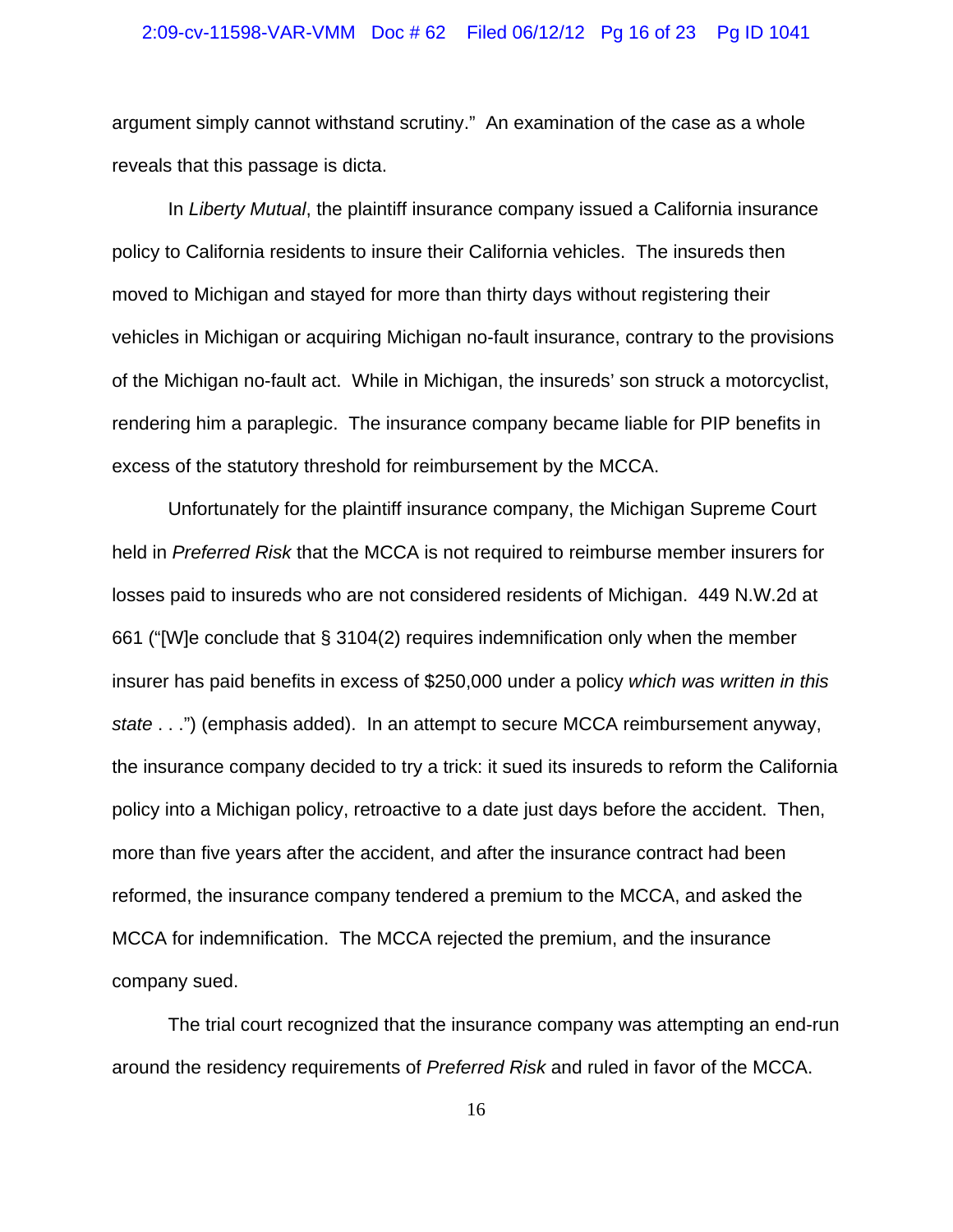#### 2:09-cv-11598-VAR-VMM Doc # 62 Filed 06/12/12 Pg 17 of 23 Pg ID 1042

The court noted that "to rule in favor of plaintiff would be a signal to other members who pay MCCA premiums that if the situation arose where payment was based on an out-ofstate policy, the member could merely reform the policy and predate the dates of coverage so the policy could then comply with M.C.L. § 500.3102(1)." *Liberty Mutual*, 638 N.W.2d at 157. The Court of Appeals affirmed.

Although the Court of Appeals mentioned the insurance company's attempted late tender of premium, its holding focused on the egregious facts surrounding the reformation of the insurance contract. The court stated: "To interpret M.C.L. § 500.3104 as requiring indemnification *in a circumstance such as this* where plaintiff has reformed the insurance policy would circumvent the statute and lead to an unreasonable result." *Id.* at 160 (emphasis added). The court's choice of words indicates that its holding is limited to the egregious facts of that case.

The *Liberty Mutual* court recognized that to allow an insurer to reform an out-ofstate contract into a Michigan one in order to receive reimbursement from the MCCA would destroy the insurance pool and defeat the concept of spreading the risk. This is because the premiums the MCCA charges its members are calculated based solely upon the number of policies written in Michigan. Out-of-state policies are not counted, and therefore, do not contribute to the pool of funds available to reimburse catastrophic PIP claims.

Reformation is not before this Court. The facts of *Liberty Mutual* presented a legitimate risk that a ruling in plaintiff's favor would destroy the insurance pool; that is simply not the case here. As explained above, there are other methods by which the MCCA can collect delinquent payments, such as filing a lawsuit or offsetting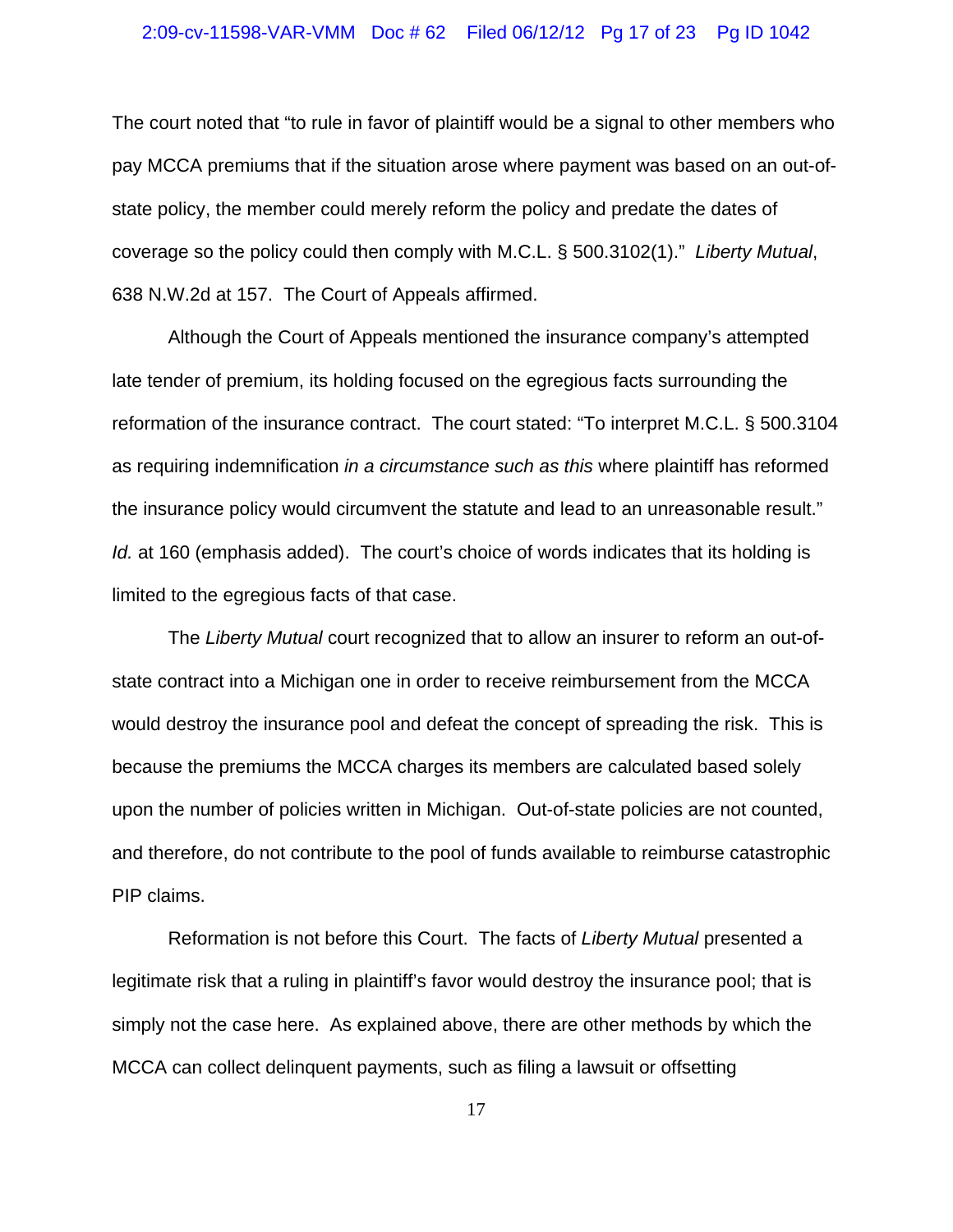#### 2:09-cv-11598-VAR-VMM Doc # 62 Filed 06/12/12 Pg 18 of 23 Pg ID 1043

reimbursements by the amount of premium payments owed.

*Liberty Mutual's* holding -- that a member insurer may not reform an out-of-state policy into a Michigan policy for the purpose of seeking reimbursement from the MCCA - - is inapplicable to the facts of this case; *Liberty Mutual* does not control.

 The MCCA also relies on a recent case from this district, *Old Republic Ins. Co. v. MCCA*, No. 08-12533, 2009 WL 3152960 (E.D Mich. Sept. 29, 2009). The issue before the court was whether the MCCA was obligated to reimburse the insurance company for PIP benefits paid in excess of the statutory limit when the policy transferred the risk to the insured, a so-called "fronting policy." The court concluded that it did not need to reach this issue though, because the insurer failed to establish that it paid premiums on the vehicle in question.

In reaching its conclusion, the court cited dicta from *Liberty Mutual* that "failure to pay a premium to the MCCA disqualifies the member from receiving MCCA indemnification." *Id.* at \*4, *citing Liberty Mutual*, 482 Mich. at 414. The issue confronting this Court now -- whether the MCCA must accept a late premium payment -- was not even before the court in *Old Republic*. The insurance company did not attempt to make a late payment to the MCCA; rather, it produced documents that allegedly supported its claim that the premiums had already been paid. The court disagreed. Thus, the court did not decide the issue now before this Court.

On appeal, the Sixth Circuit held that the district court erred in holding that there was no genuine issue of material fact as to whether the insurer paid premiums. *Old Republic Ins. Co. v. MCCA*, No. 10-2409 (6th Cir. May 2, 2012). It remanded the case to the district court to resolve the factual disputes. In doing so, it recited the dicta from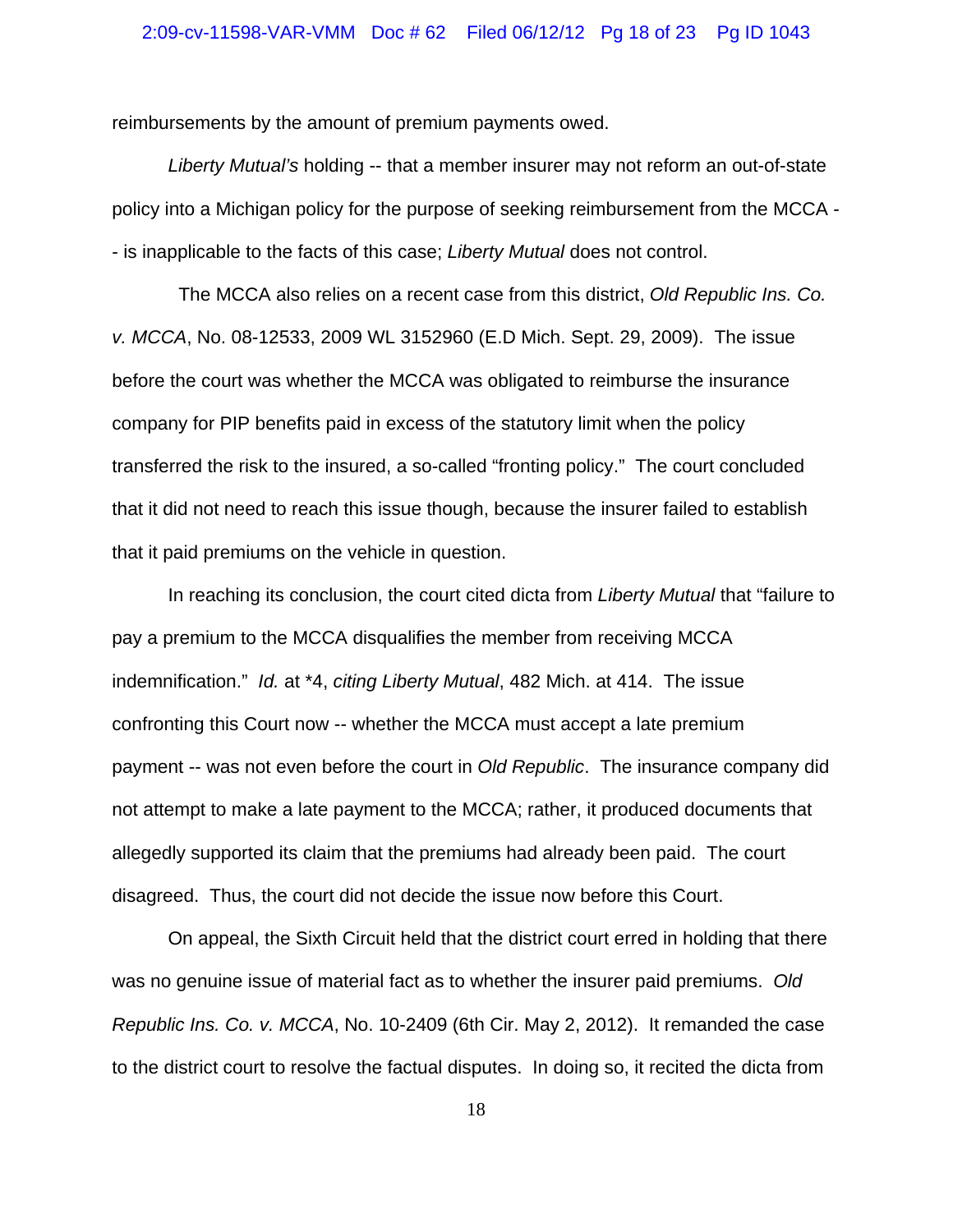#### 2:09-cv-11598-VAR-VMM Doc # 62 Filed 06/12/12 Pg 19 of 23 Pg ID 1044

*Liberty Mutual* that Defendant relies so heavily upon: "'an insurer's failure to pay the premium as required by Michigan no-fault law prevent[s] an insurer from being indemnified by the MCCA.'" *Id.*, quoting *Liberty Mutual*, 638 N.W.2d at 158-59. This passage is not the holding of the case. The Sixth Circuit did not decide whether the MCCA must accept late premium payments. As such, the Court does not find this case persuasive.

Lastly, the MCCA relies upon a summary order of the Michigan Supreme Court issued in *United Services Auto. Ass'n v. MCCA*, No. 141867 (Mich. April. 6, 2011) ("*USAA*"). Without explaining its reasoning, the Michigan Supreme Court vacated an order of the Michigan Court of Appeals and reinstated the Washtenaw County Circuit Court's grant of summary disposition for the MCCA.

Like *Old Republic*, *USAA* did not involve a late tender of premium to the MCCA, so there was no decision on the precise issue before this Court. The issue was whether the MCCA must indemnify an insurer which inadvertently failed to pay a premium on a particular vehicle, despite the fact that it paid premiums on other vehicles owned by the insured. The Washtenaw County Circuit Court, in an oral opinion, found *Liberty Mutual* controlling and entered summary disposition in favor of the MCCA. The Court's oral opinion reads:

I think *Liberty Mutual* -- my reading of *Liberty Mutual* is consistent with [the MCCA's], and . . . I don't think [the MCCA is] obligated to pay in this case . . . . But that's my reading. I think it's a harsh result. I'm not sure it's a fair result, but I think it's . . . the result I have to reach based on *Liberty Mutual*.

*See* Nov. 24, 2008 Washtenaw Cnty. Cir. Ct. Tr., attached to MCCA's Br. as Ex. U, at 29. In addition to not addressing the issue before this Court, the trial court opinion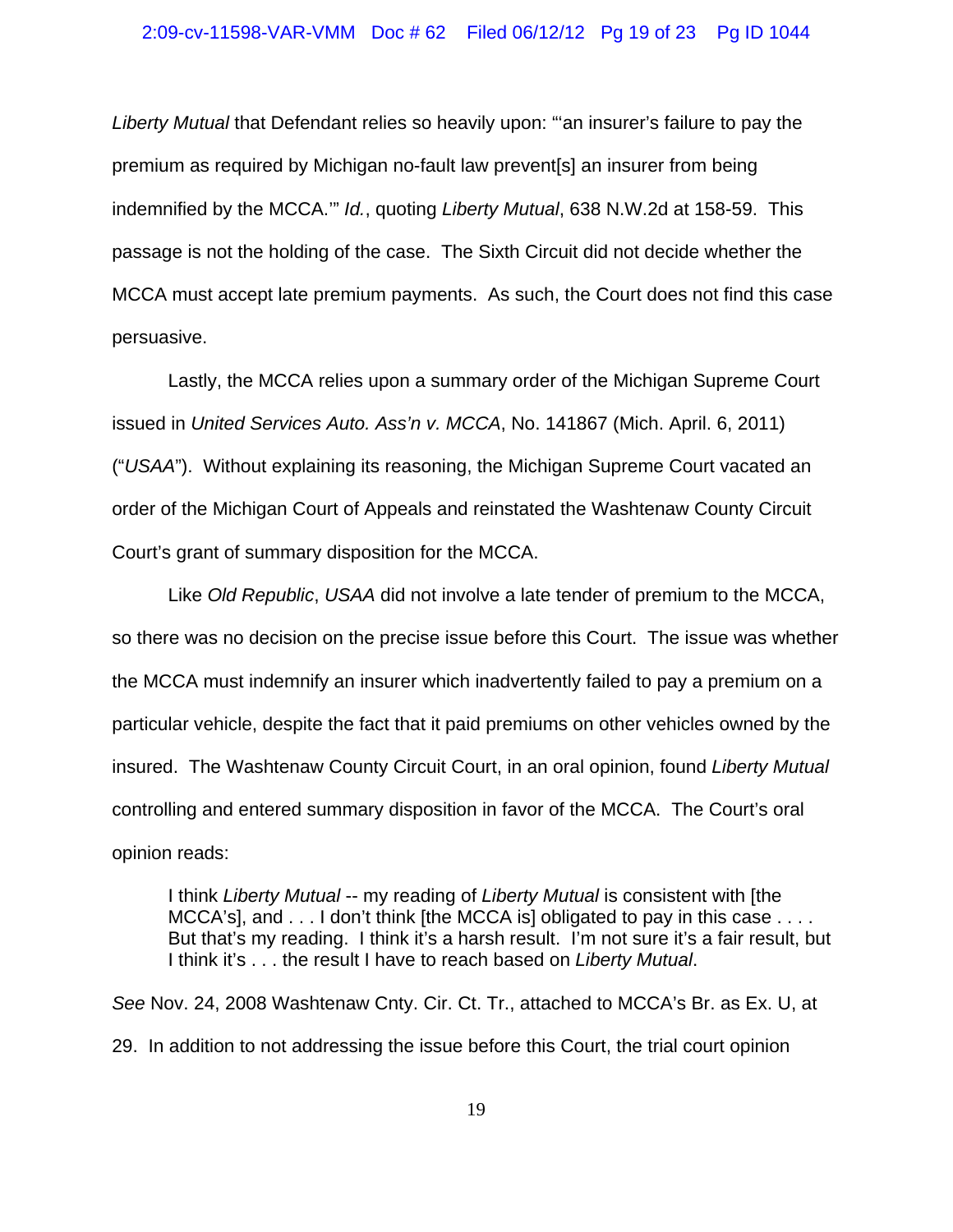clearly does not have precedential value.

After the Michigan Court of Appeals affirmed based upon different reasoning involving the insured's out-of-state residence, the insurer filed an application for leave to appeal to the Supreme Court of Michigan. The Supreme Court issued the following order:

The application for leave to appeal the June 22, 2010 judgment of the Court of Appeals is considered, and . . . in lieu of granting leave to appeal, we VACATE the June 22, 2010 judgment of the Court of Appeals and we REINSTATE the Washtenaw Circuit Court's order of December 8, 2008, granting summary disposition to the [MCCA].

Defendant says that this summary order means "the Supreme Court held that the Washtenaw County Circuit Court had correctly ruled that USAA's failure to pay a premium defeated its indemnification claim, regardless of the residency issue."

Continental correctly points out that this Supreme Court order is no precedent at all. It contains no reasoning for its decision, and no statement of facts. *See People v. Crall*, 510 N.W.2d 182, 183 n.8 (Mich. 1993). Nor does it express an opinion on how the issue should be decided, or adopt by reference another published opinion. *Mullins v. St. Joseph Mercy Hospital*, 722 N.W.2d 666, 669 (2006), *rev'd on other grounds* 480 Mich. 948 (2007). The Washtenaw Circuit Court's opinion is not published and not readily available, and the Supreme Court did not state that it was incorporating it. Accordingly, it does not control here.

# **F. The MCCA Can Not Treat Continental Differently Than Other Members From Which It Accepted Late Premium Payments**

At oral argument, the Court asked counsel for the MCCA how it had handled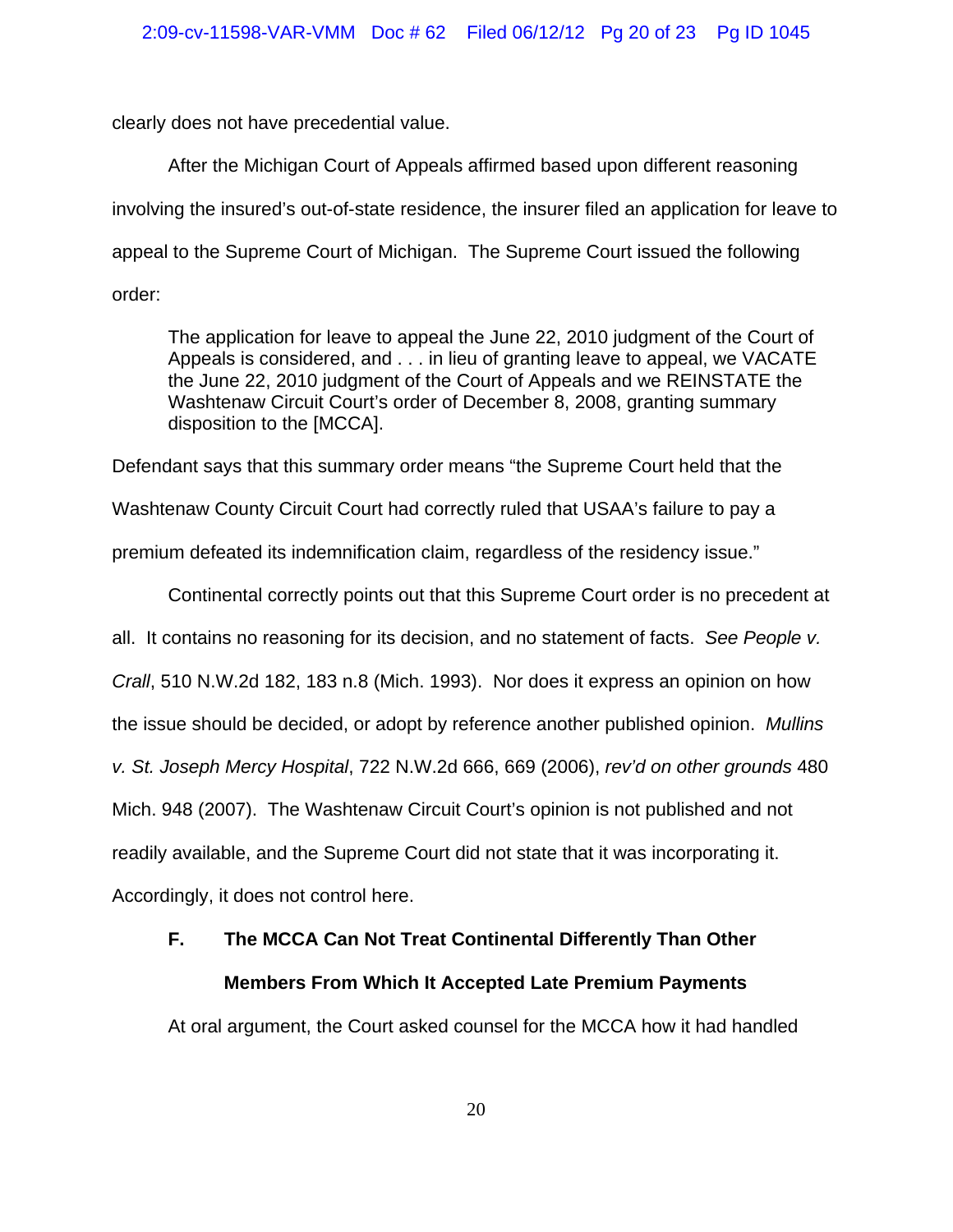#### 2:09-cv-11598-VAR-VMM Doc # 62 Filed 06/12/12 Pg 21 of 23 Pg ID 1046

delinquent premiums in the past. Counsel stated that if there was no pending catastrophic claim, the MCCA would simply invoice the member the amount of the late payment, together with a late fee. Later, though, when pressed to distinguish this case from others where the MCCA had accepted late premiums, counsel suggested that Continental's conduct in "stonewalling" the MCCA for years after the MCCA suggested Continental had not paid its premium on the Avis policy may have influenced the Board's decision to vote to reject the late premium. Thus, counsel took somewhat inconsistent positions on whether the presence or absence of a pending catastrophic claim was the MCCA's sole consideration for deciding whether to accept late premiums.

In the MCCA's response brief, though, it suggests that the Board may consider a variety of factors to decide on a case-by-case basis whether to reject a late premium payment. Def. Resp. Br. p. 15 ("Continental's facts were unique and, after careful consideration, the board decided to reject the late payment based on the facts before it."). The only factor the Court can see that makes these facts unique, though, is that Continental had a pending catastrophic claim. In the chart provided to the Court detailing instances where the MCCA accepted late premiums, many of the late payments were due to unintentional error. Several others provide no reason at all. Therefore, it is difficult to see how Continental is more culpable than any of these other members whose late premium payments were accepted. The only obvious distinguishing factor is the presence of a catastrophic claim.

 Thus, MCCA appears to have an established practice of accepting late premiums from its members, so long as the member does not have an outstanding catastrophic claim. The MCCA says there was only one occasion when it accepted a late payment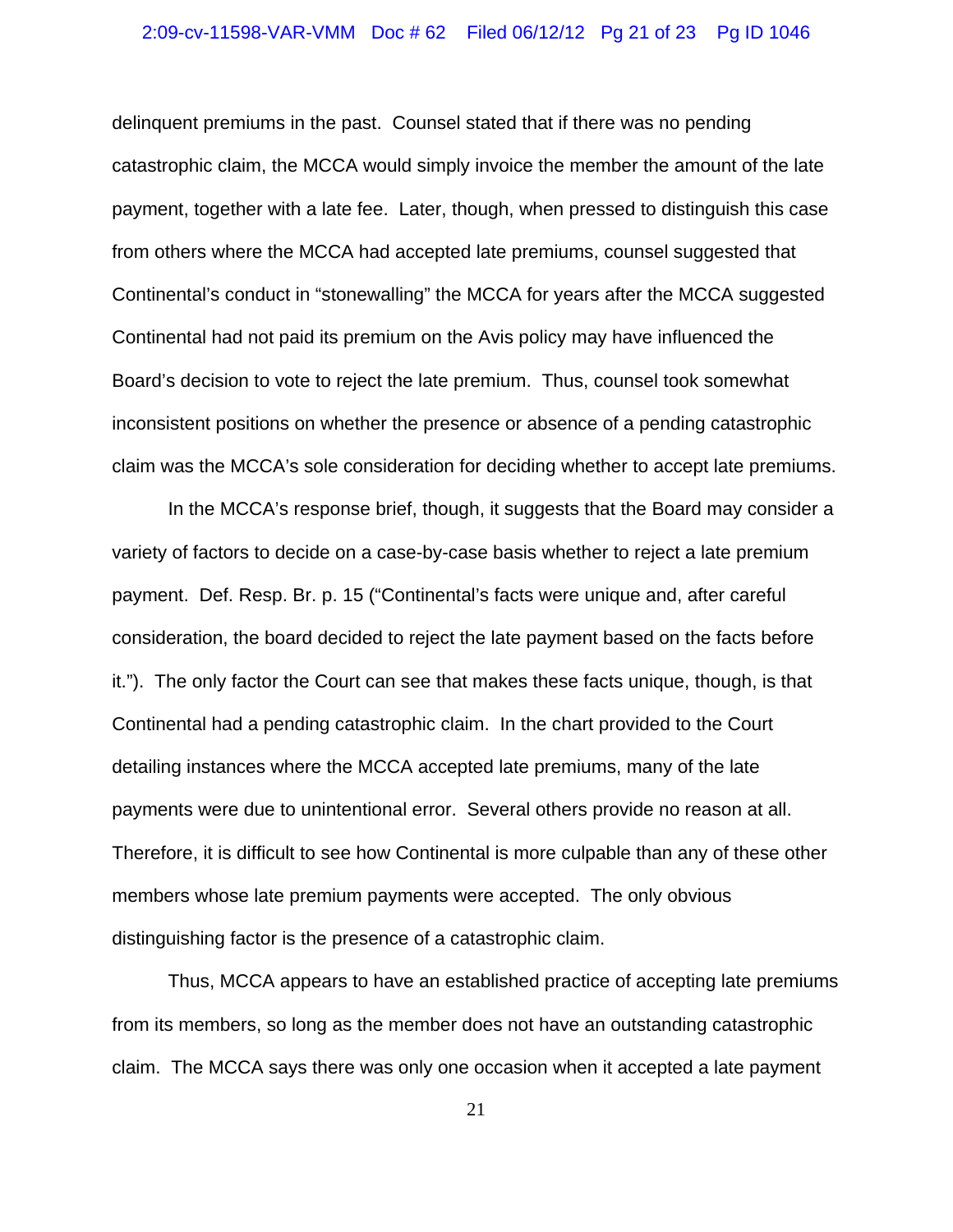#### 2:09-cv-11598-VAR-VMM Doc # 62 Filed 06/12/12 Pg 22 of 23 Pg ID 1047

from a member with a pending claim. In that case, though, the claimant was not expected to breach the statutory threshold amount to trigger MCCA liability. The MCCA, therefore, did not assume any risk by accepting this late premium.

If the MCCA were permitted to accept late premiums when no catastrophic claims are pending, but to reject late premiums when catastrophic claims are pending, it would exercise a discretion that is not consistent with the concept of a mandatory indemnification regime. The Court believes that the Michigan Legislature did not contemplate granting the MCCA the power to exercise discretion to refuse to accept late premiums, only if catastrophic claims are pending which would trigger MCCA indemnification. The MCCA cannot pick and choose when to take on risk; this type of discretion defeats the concept of spreading the risk.

# **G. Incentives Remain in Place for Members to Make Timely Premium Payments**

Finally, the Court emphasizes that it carefully considered the MCCA's argument that a ruling adverse to the MCCA would cause member insurers to withhold premium payments until a catastrophic claim is pending. The Court rejects this argument. Other remedies are sufficient to prevent this scenario from coming to fruition. The MCCA may invoke the power of the Commissioner of Insurance, who could revoke or suspend insurers' licenses. The Court doubts members would knowingly risk forfeiting their good-standing and jeopardize their ability to write policies, by intentionally withholding premiums. Second, the MCCA can audit any member at any time, and sue members when appropriate. Third, the Plan of Operation provides that interest on late premium